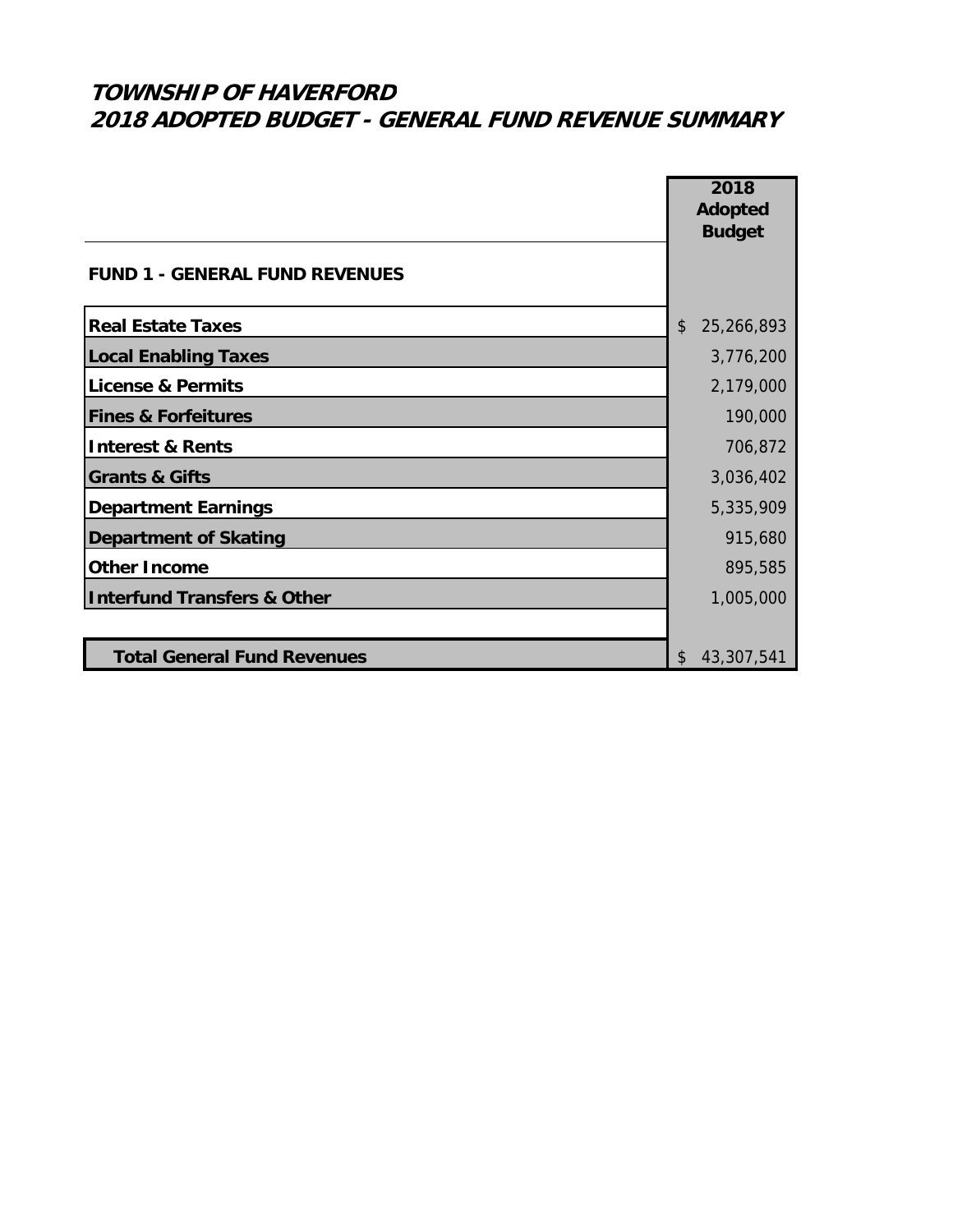|                                                              | 2018              |
|--------------------------------------------------------------|-------------------|
|                                                              | <b>Adopted</b>    |
|                                                              | <b>Budget</b>     |
| <b>FUND 1 - GENERAL FUND REVENUES</b>                        |                   |
|                                                              |                   |
|                                                              |                   |
| Dept 300 - Real Estate Taxes                                 |                   |
| 3000.01 R E Taxes Discount Current Year                      | 24,759,873<br>\$  |
| 3001.01 R E Taxes Penalty Current Year                       | 87,020            |
| 3003.01 R E Taxes Prior Year                                 |                   |
| 3004.01 R E Taxes Liened<br>3005.01 R E Taxes Interim        | 335,000<br>85,000 |
|                                                              |                   |
| <b>Real Estate Taxes Total</b>                               | 25,266,893        |
| Dept 310 - Local Enabling Taxes                              |                   |
| 3101.01 Mercantile Tax                                       | 935,000           |
| 3103.01 R E Deed Transfer Tax                                | 1,125,000         |
| 3104.01 Business Privilege Tax                               | 1,156,200         |
| 3105.01 Local Services Tax                                   | 560,000           |
|                                                              |                   |
| <b>Local Enabling Taxes Total</b>                            | 3,776,200         |
| Dept 320 - Licenses & Permits                                |                   |
| 3201.01 Bldg & Grading Permits                               | 455,000           |
| 3202.01 Trade License Fees                                   | 45,000            |
| 3204.01 Electrical Permit Fees                               | 60,000            |
| 3207.01 Zoning Hearing Fee                                   | 12,000            |
| 3209.01 Health Permit Fees                                   | 35,000            |
| 3211.01 Housing License Fees                                 | 130,000           |
| 3212.01 Plumbing Permit Fees                                 | 45,000            |
| 3215.01 Highway & Pole Permits                               | 80,000            |
| 3216.01 Miscellaneous Planning                               | 1,000             |
| 3217.01 Miscellaneous Permits                                | 35,000            |
| 3218.01 Cable TV Franchise Fees                              | 1,150,000         |
| 3219.01 Amusement License Fees                               | 6,000             |
| 3221.01 Storm Water Management                               | 12,000            |
| 3222.01 Commercial Plan Review<br>3241.01 U & O Certificates | 16,000            |
|                                                              | 70,000            |
| 3251.01 Fire Inspection                                      | 27,000            |
| <b>License &amp; Permits Total</b>                           | 2,179,000         |
|                                                              |                   |
|                                                              |                   |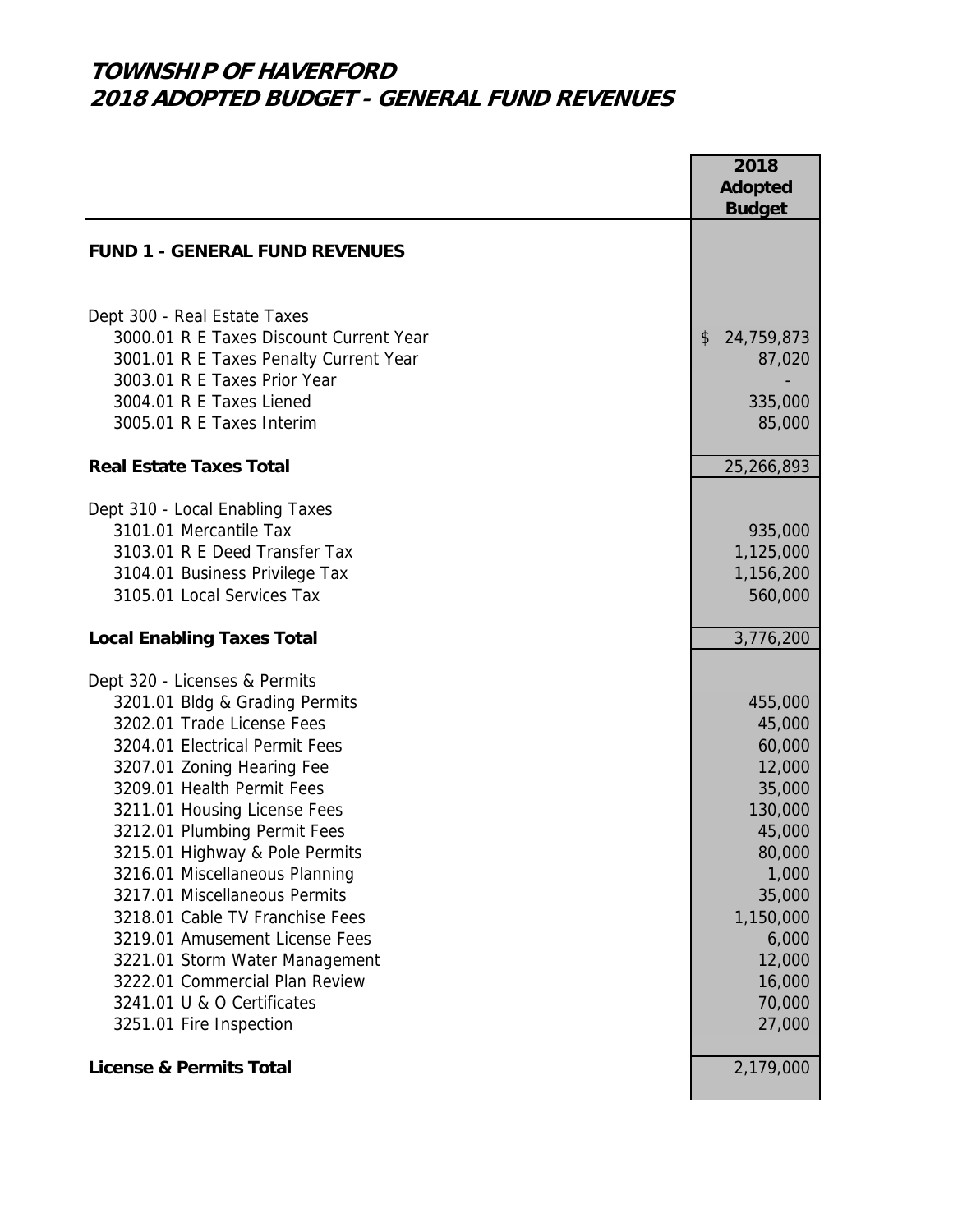|                                         | 2018<br><b>Adopted</b><br><b>Budget</b> |
|-----------------------------------------|-----------------------------------------|
| Dept 330 - Fines & Forfeitures          |                                         |
| 3302.01 Parking Meter Fines             | 50,000                                  |
| 3303.01 Fines - Magistrates             | 140,000                                 |
| <b>Fines &amp; Forfeitures Total</b>    | 190,000                                 |
| Dept 340 - Interest & Rents             |                                         |
| 3401.01 Interest Income                 | 30,000                                  |
| 3404.01 Loan Repayments                 | 120,000                                 |
| 3420.01 Rental of Properties            | 532,872                                 |
| 3421.01 Bus Shelter                     | 24,000                                  |
| <b>Interest &amp; Rent Total</b>        | 706,872                                 |
| Dept 350 - Intergovernmental Revenues   |                                         |
| 3501.01 PURTA Refund                    | 28,000                                  |
| 3502.01 Penndot Contracted Snow         | 70,000                                  |
| 3503.01 State Police Fines              | 22,000                                  |
| 3505.01 State Aid Pension Act 205       | 1,150,000                               |
| 3506.01 State Aid Volunteer Fire        | 346,988                                 |
| 3507.01 State Aid Liquid Fuels          | 1,321,514                               |
| 3508.01 State Aid Recycling Performance | 86,000                                  |
| 3509.01 Alcohol Beverage Licenses       | 10,500                                  |
| 3510.01 State Aid Act 147               | 1,400                                   |
| 3548.01 Police DUI Checkpoint Grant     |                                         |
| 3549.01 Grant Revenue                   |                                         |
| 3553.01 Police Grant Revenue            |                                         |
| <b>Intergovernmental Revenues Total</b> | 3,036,402                               |
| Dept 360 - Departmental Earnings        |                                         |
| 3601.01 Parking Stickers                | 16,000                                  |
| 3602.01 Meter Coin Collections          | 145,000                                 |
| 3603.01 Trash Fee Discount Curr Year    | 3,130,570                               |
| 3604.01 Trash Fee Penalty Curr Year     | 10,912                                  |
| 3605.01 Trash Fee Prior Year            | 500                                     |
| 3606.01 Bulk Trash Fees                 | 61,600                                  |
| 3607.01 Contract Jobs By Public Works   | 21,500                                  |
| 3613.01 Reserve Vending Machines        | 3,000                                   |
| 3614.01 Recreation Programs             | 1,270,000                               |
| 3615.01 Haverford Day Income            | 42,500                                  |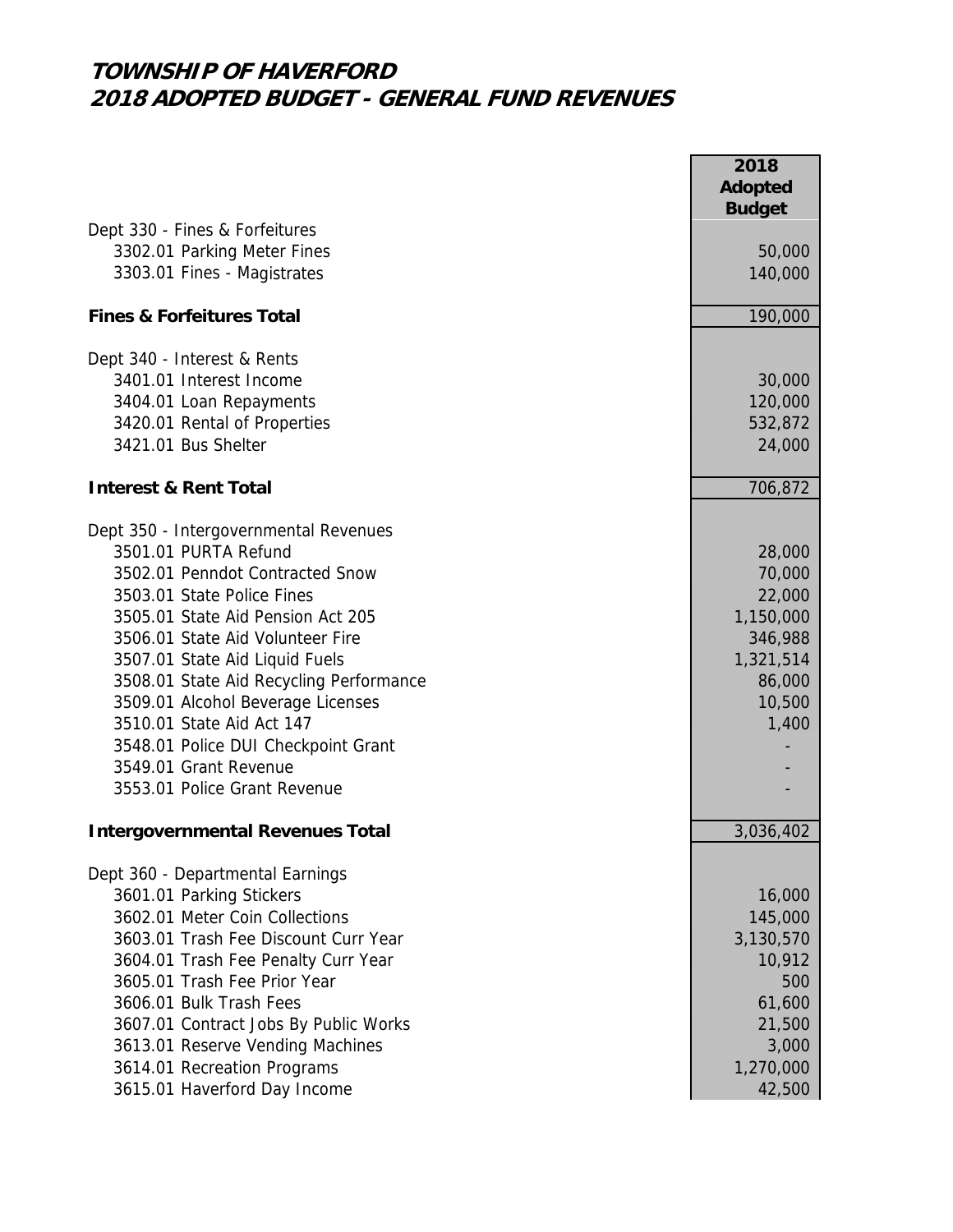|                                        | 2018<br><b>Adopted</b> |
|----------------------------------------|------------------------|
|                                        | <b>Budget</b>          |
| 3616.01 Real Estate Certification Fee  | 21,500                 |
| 3619.01 Alarm Fees                     | 17,000                 |
| 3620.01 Police Photocopy               | 22,000                 |
| 3621.01 Crossing Guards - HTSD         | 207,358                |
| 3622.01 Special Police Details         | 172,969                |
| 3624.01 Police Application Fee         |                        |
| 3625.01 Livescan Fees                  | 20,000                 |
| 3626.01 Police Towing Admin Fee        | 18,000                 |
| 3627.01 Police Fingerprinting Fee      | 5,500                  |
| 3630.01 Emergency Medical Services     | 150,000                |
| <b>Department Earnings Total</b>       | 5,335,909              |
| Department of Skating                  |                        |
| 3631.01 Public Skating                 | 102,500                |
| 3632.01 Group Rental Income            | 15,000                 |
| 3633.01 Skate Rental Fees              | 20,000                 |
| 3634.01 Space Rentals                  | 19,680                 |
| 3636.01 Free Style                     | 30,000                 |
| 3639.01 Miscellaneous Sales            | 4,000                  |
| 3640.01 ICSHL Gate & Ice               | 65,000                 |
| 3641.01 Lessons                        | 85,000                 |
| 3643.01 Pass Books                     | 15,000                 |
| 3646.01 Game Room Commissions          | 6,500                  |
| 3651.01 Vending Machine Sales          | 5,000                  |
| 3652.01 Summer Hockey Programs         | 70,000                 |
| 3653.01 Private Ice Rental             | 40,000                 |
| 3654.01 Advertising                    | 23,500                 |
| 3656.01 Winter Hockey Programs         | 400,000                |
| 3657.01 Open Hockey                    | 14,500                 |
| <b>Department of Skating Total</b>     | 915,680                |
| Dept 370 - Other                       |                        |
| 3702.01 Miscellaneous Items            | 235,000                |
| 3703.01 Library Reimb Health Benefits  | 82,821                 |
| 3704.01 Library Reimb GTL              | 2,050                  |
| 3705.01 Library Reimb Pension Costs    | 43,573                 |
| 3706.01 Employee/Retiree Reimb: Health | 502,994                |
| 3707.01 Employee/Retiree Reimb: Life   | 3,147                  |
| 3710.01 Workers Compensation Refund    | 21,000                 |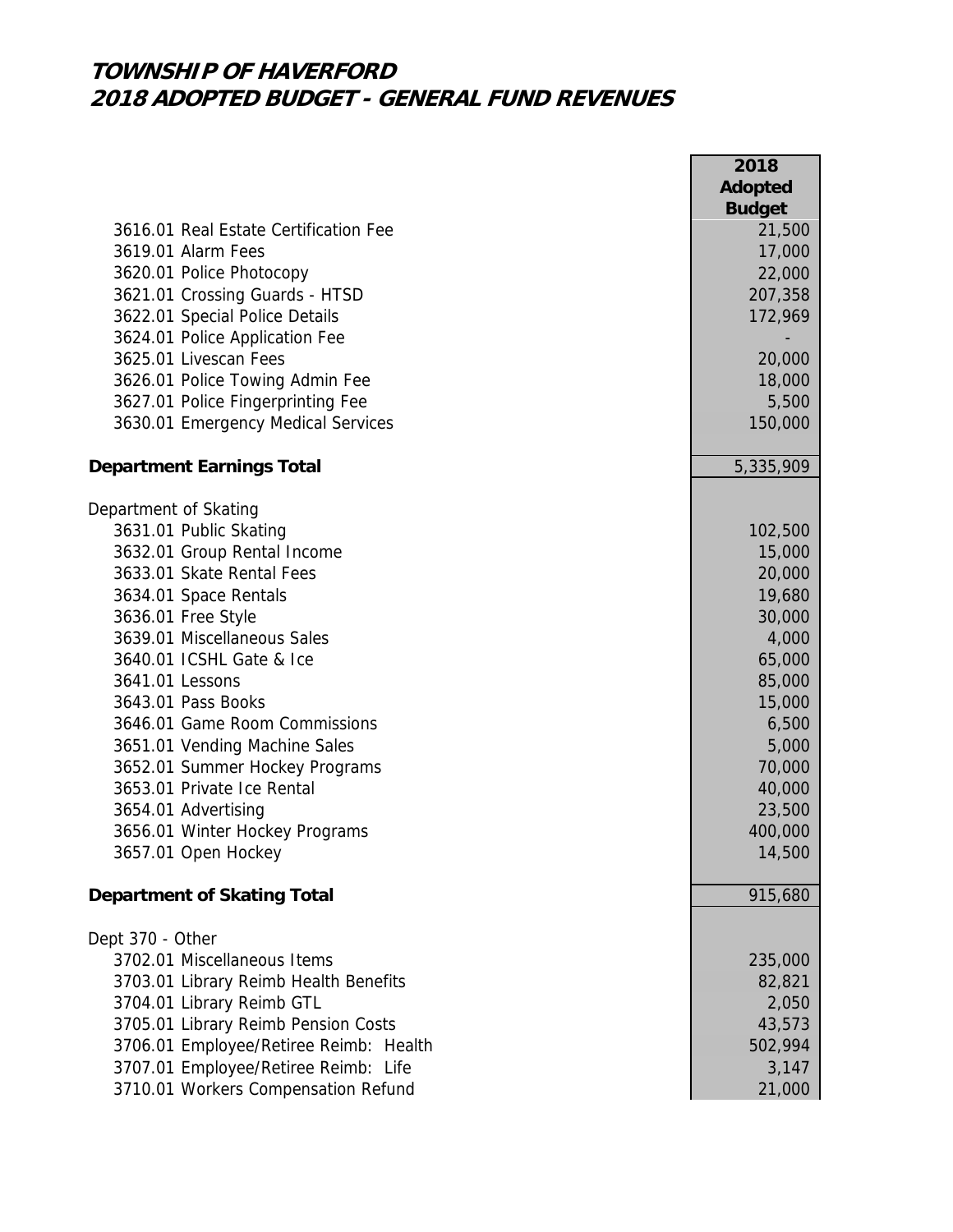|                                              | 2018<br>Adopted        |
|----------------------------------------------|------------------------|
| 3721.01 Sale of Recycled Materials           | <b>Budget</b><br>5,000 |
| 3951.01 Refund of Prior Year Expenditures    |                        |
| <b>Other Income Total</b>                    | 895,585                |
| Dept 390 - Interfund Transfers & Other       |                        |
| 3920.01 Sewer Fund Reimbursement             | 600,000                |
| 3921.01 Transfer from Other Funds            |                        |
| 3999.01 Fund Balance Forward                 | 405,000                |
| <b>Interfund Transfers &amp; Other Total</b> | 1,005,000              |
|                                              |                        |
| <b>Total General Fund Revenues</b>           | 43,307,541<br>\$.      |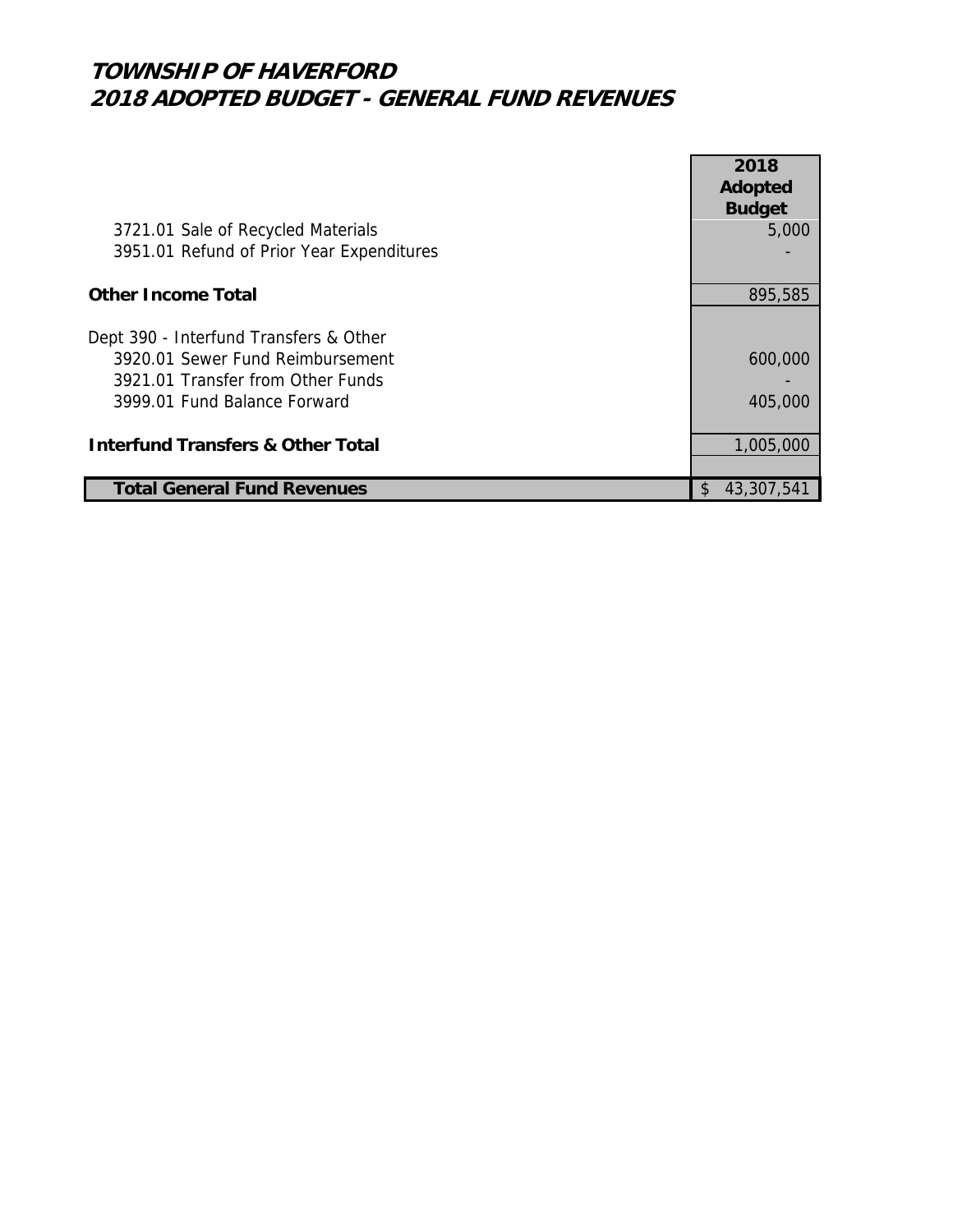|                                           | 2018             |
|-------------------------------------------|------------------|
|                                           | <b>Adopted</b>   |
| <b>FUND 1 - GENERAL FUND EXPENDITURES</b> | <b>Budget</b>    |
|                                           |                  |
| Dept. 400 - Administration                | \$<br>982,908    |
| Dept. 402 - Finance                       | 575,881          |
| Dept. 406 - Human Resources               | 262,010          |
| Dept. 407 - Informational Technology      | 433,283          |
| Dept. 409 - P/W - Town Bldgs              | 697,202          |
| Dept. 410 - Police                        | 17, 127, 794     |
| Dept. 411 - Fire Protection               | 973,746          |
| Dept. 412 - EMS                           | 394,540          |
| Dept. 413 - Code Enforcement              | 963,442          |
| Dept. 416 - Community Development         | 727,727          |
| Dept. 427 - P/W - Sanitation              | 4,271,954        |
| Dept. 430 - P/W - Highways                | 5,087,988        |
| Dept. 432 - P/W - Snow Removal            | 256,415          |
| Dept. 434 - P/W - Street/Traffic Lighting | 736,813          |
| Dept. 440 - Auxiliary Functions           | 1,970,309        |
| Dept. 450 - Parks & Recreation            | 2,080,251        |
| Dept. 451 - Ice Skating Rink              | 702,252          |
| Dept. 454 - Parks Maintenance             | 1,198,591        |
| Dept. 471 - Debt Service - Principal      | 1,785,000        |
| Dept. 472 - Debt Service - Interest       | 2,079,435        |
|                                           |                  |
| <b>General Fund Expenditures</b>          | 43,307,541<br>\$ |

| <b>Net Fund Performance</b> |  |
|-----------------------------|--|
|                             |  |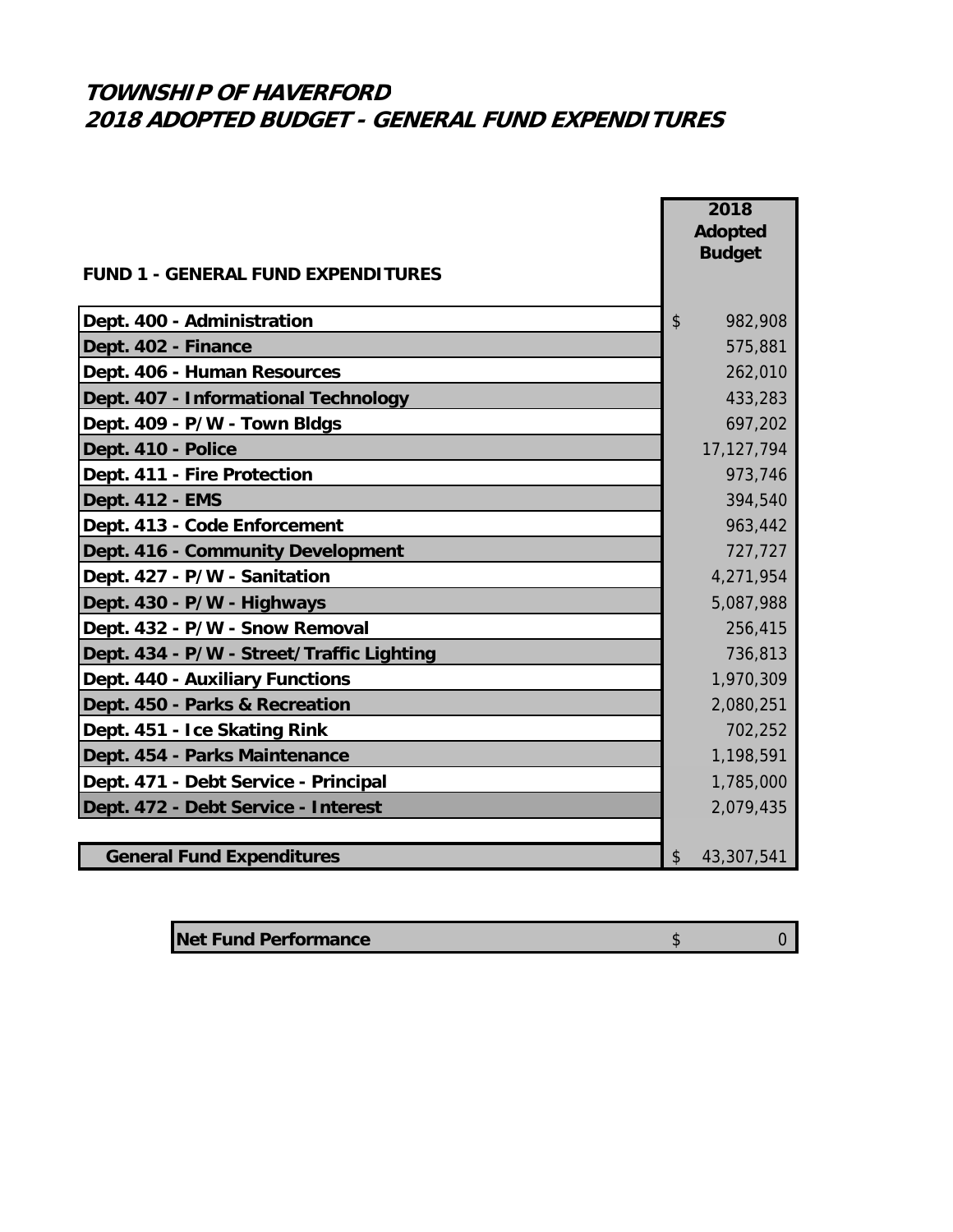# **TOWNSHIP OF HAVERFORD - ADMINISTRATION 2018 ADOPTED BUDGET - GENERAL FUND EXPENDITURES**

|                                           | 2018           |
|-------------------------------------------|----------------|
|                                           | <b>Adopted</b> |
|                                           | <b>Budget</b>  |
|                                           |                |
| <b>FUND 1 - GENERAL FUND EXPENDITURES</b> |                |
| Department 400 - Administration           |                |
| 1201.02 Wages - Full Time                 | \$<br>294,496  |
| 1202.02 Wages - Elected Officials         | 30,600         |
| 1209.02 Wages - Perfect Attendence        | 1,500          |
| 1500.02 Life Insurance                    | 2,125          |
| 1505.02 Health Benefits                   | 255,688        |
| 1510.02 Rx/Dental/Vision/LTD              | 93,100         |
| 1515.02 Pension Fund                      | 46,751         |
| 1520.02 Workers Compensation              | 10,685         |
| 1900.02 Social Security                   | 16,004         |
| 1901.02 Medicare                          | 4,736          |
| 2000.02 Miscellaneous Expense             | 7,500          |
| 2001.02 Commissioners Expense             | 55,000         |
| 2002.02 Office Supplies                   | 3,000          |
| 2101.02 Postage Expense                   | 1,525          |
| 2102.02 Ordinance Book Updates            | 8,000          |
| 2106.02 Advertising                       | 10,000         |
| 2216.02 Bonding Insurance - Twp Mgr       | 5,000          |
| 2600.02 Assoc Dues & Memberships          | 5,000          |
| 2601.02 Publications & Subscriptions      | 1,200          |
| 2602.02 Training                          | 3,000          |
| 2902.02 Legal Expenses                    | 60,000         |
| 2903.02 Professional Fees & Special Cases | 25,000         |
| 3000.02 Communications                    | 5,325          |
| 4000.02 Copier Lease/Maintenance          | 195            |
| 4106.02 Public Officers/EPLI Insurance    | 33,122         |
| 4117.02 Vehicle Insurance                 | 1,650          |
| 5100.02 Vehicle Fuel Expense              | 1,206          |
| 5107.02 Vehicle Maintenance               | 1,500          |
|                                           |                |
| <b>Administration Total</b>               | \$<br>982,908  |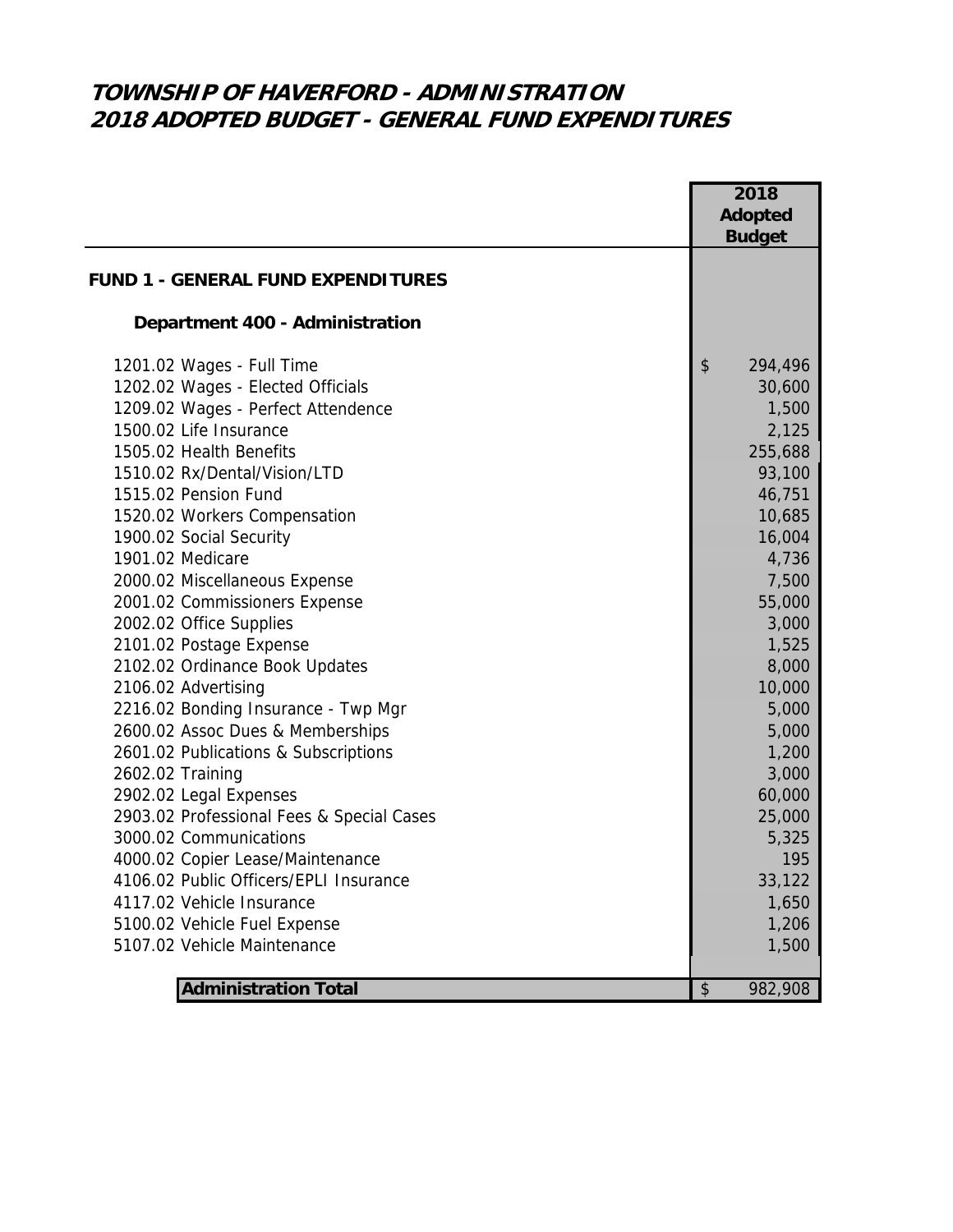# **TOWNSHIP OF HAVERFORD - FINANCE 2018 ADOPTED BUDGET - GENERAL FUND EXPENDITURES**

|                                              | 2018                                 |
|----------------------------------------------|--------------------------------------|
|                                              | <b>Adopted</b>                       |
|                                              | <b>Budget</b>                        |
| <b>FUND 1 - GENERAL FUND EXPENDITURES</b>    |                                      |
|                                              |                                      |
| Department 402 - Finance                     |                                      |
| 1201.02 Wages - Full Time                    | $\boldsymbol{\mathsf{S}}$<br>247,323 |
| 1209.02 Wages - Perfect Attendence           | 750                                  |
| 1500.02 Life Insurance                       | 800                                  |
| 1505.02 Health Benefits                      | 12,641                               |
| 1510.02 Rx/Dental/Vision/LTD                 | 3,399                                |
| 1515.02 Pension Fund                         | 47,500                               |
| 1520.02 Workers Compensation                 | 8,799                                |
| 1900.02 Social Security                      | 14,035                               |
| 1901.02 Medicare                             | 3,597                                |
| 2000.02 Miscellaneous Expense                | 750                                  |
| 2002.02 Office Supplies                      | 7,500                                |
| 2005.02 Computer Expense                     | 17,000                               |
| 2101.02 Postage Expense                      | 4,542                                |
| 2216.02 Bonding Insurance - Finance Director | 5,000                                |
| 2600.02 Assoc Dues & Memberships             | 500                                  |
| 2602.02 Training                             | 3,000                                |
| 2903.02 Professional Services - Special      | 65,000                               |
| 2905.02 C P A Audit Expense                  | 33,000                               |
| 3000.02 Communications                       | 5,275                                |
| 4000.02 Copier Lease/Maintenance             | 1,370                                |
| 4003.02 Trash Fee Rebate                     | 150                                  |
| 4500.02 Tax Collection Fee                   | 93,950                               |
|                                              |                                      |
| <b>Finance Total</b>                         | \$<br>575,881                        |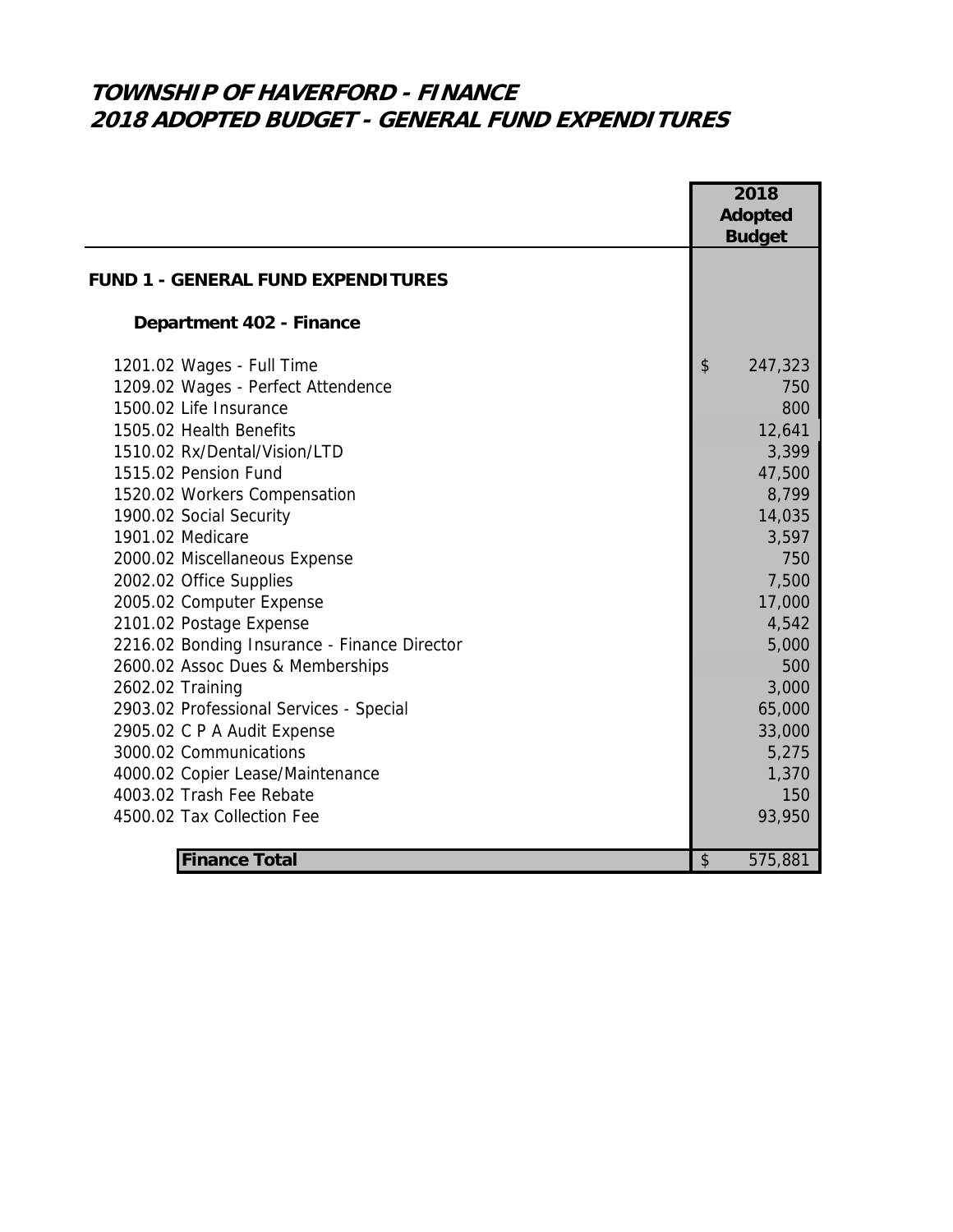## **TOWNSHIP OF HAVERFORD - HUMAN RESOURCES 2018 ADOPTED BUDGET - GENERAL FUND EXPENDITURES**

|                                           | Adopted       |
|-------------------------------------------|---------------|
|                                           |               |
|                                           | <b>Budget</b> |
| <b>FUND 1 - GENERAL FUND EXPENDITURES</b> |               |
| <b>Department 406 - Human Resources</b>   |               |
| 1201.02 Wages - Full Time                 | \$<br>93,112  |
| 1209.02 Wages - Perfect Attendence        | 750           |
| 1500.02 Life Insurance                    | 275           |
| 1505.02 Health Benefits                   | 12,641        |
| 1510.02 Rx/Dental/Vision/LTD              | 2,865         |
| 1515.02 Pension Fund                      | 24,124        |
| 1520.02 Workers Compensation              | 3,143         |
| 1900.02 Social Security                   | 5,819         |
| 1901.02 Medicare                          | 1,361         |
| 2002.02 Office Supplies                   | 1,500         |
| 2005.02 Computer Expense                  | 3,500         |
| 2101.02 Postage Expense                   | 1,275         |
| 2226.02 Admin Charge Delta Dental         | 22,749        |
| 2227.02 Admin Charge Prescription Service | 18,850        |
| 2228.02 Admin Charge Vision Plan          | 1,976         |
| 2251.02 PA Unemploy Comp Fund             | 60,000        |
| 3000.02 Communications                    | 2,875         |
| 3100.02 Civilian Drug/Background Testing  | 5,000         |
| 4000.02 Copier Lease/Maintenance          | 195           |
| <b>Human Resources Total</b>              | \$<br>262,010 |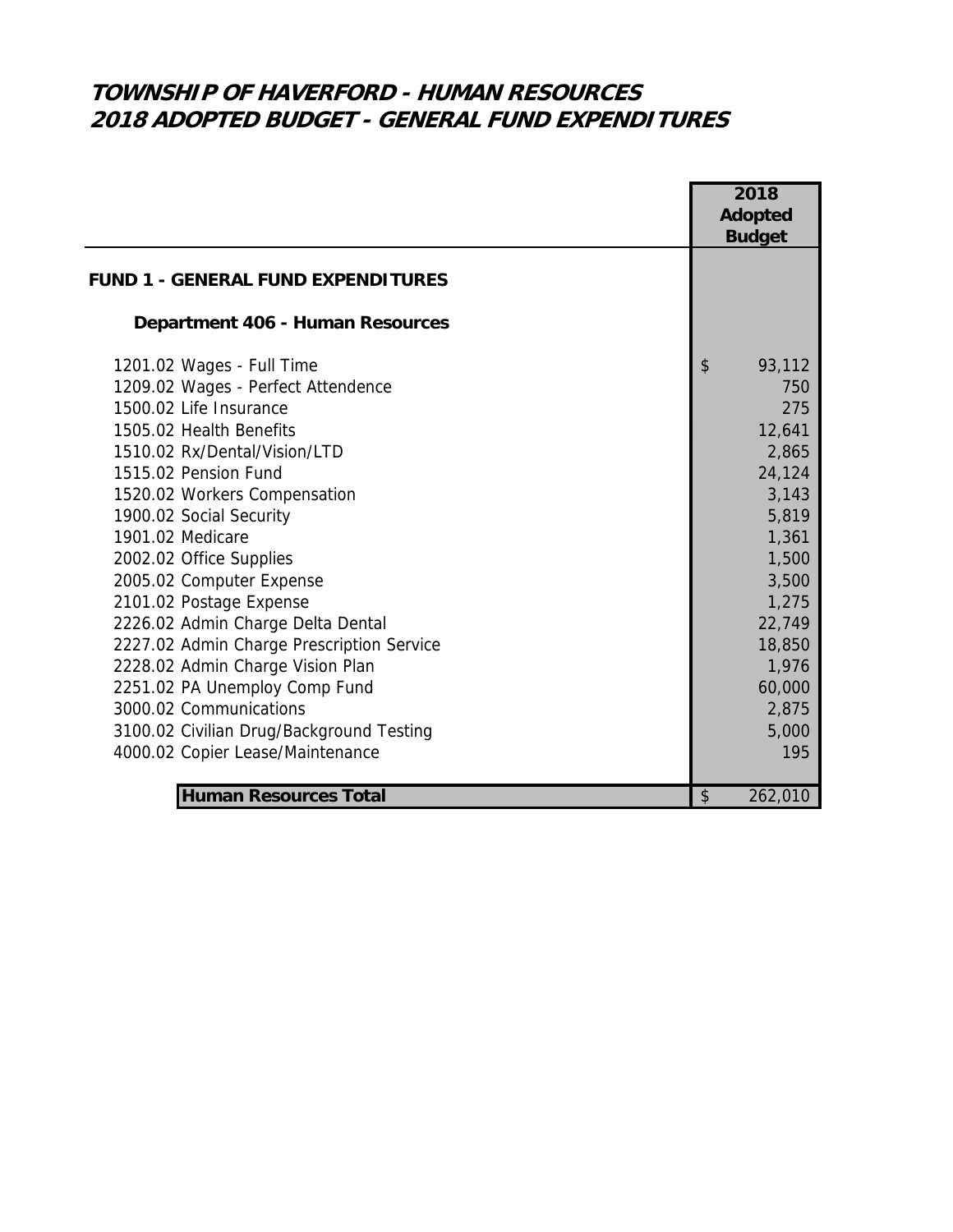## **TOWNSHIP OF HAVERFORD - INFORMATION TECHNOLOGY 2018 ADOPTED BUDGET - GENERAL FUND EXPENDITURES**

|                                                | 2018<br><b>Adopted</b><br><b>Budget</b> |
|------------------------------------------------|-----------------------------------------|
| <b>FUND 1 - GENERAL FUND EXPENDITURES</b>      |                                         |
| <b>Department 407 - Information Technology</b> |                                         |
| 1201.02 Wages - Full Time                      | \$<br>253,769                           |
| 1209.02 Wages - Perfect Attendence             | 1,688                                   |
| 1500.02 Life Insurance                         | 725                                     |
| 1505.02 Health Benefits                        | 53,517                                  |
| 1510.02 Rx/Dental/Vision/LTD                   | 4,499                                   |
| 1515.02 Pension Fund                           | 26,639                                  |
| 1520.02 Workers Compensation                   | 8,799                                   |
| 1900.02 Social Security                        | 15,838                                  |
| 1901.02 Medicare                               | 3,703                                   |
| 2000.02 Miscellaneous Expense                  | 2,000                                   |
| 2002.02 Office Supplies                        | 1,000                                   |
| 2005.02 Computer Expense                       | 45,000                                  |
| 2602.02 Training                               | 3,000                                   |
| 2903.02 Professional Services                  | 2,500                                   |
| 3000.02 Communications                         | 4,750                                   |
| 4117.02 Vehicle Insurance                      | 1,650                                   |
| 5100.02 Vehicle Fuel Expense                   | 1,206                                   |
| 5107.02 Vehicle Maintenance                    | 500                                     |
| 9065.02 Cable Supplies                         | 2,500                                   |
|                                                |                                         |
| <b>Information Technology Total</b>            | \$<br>433,283                           |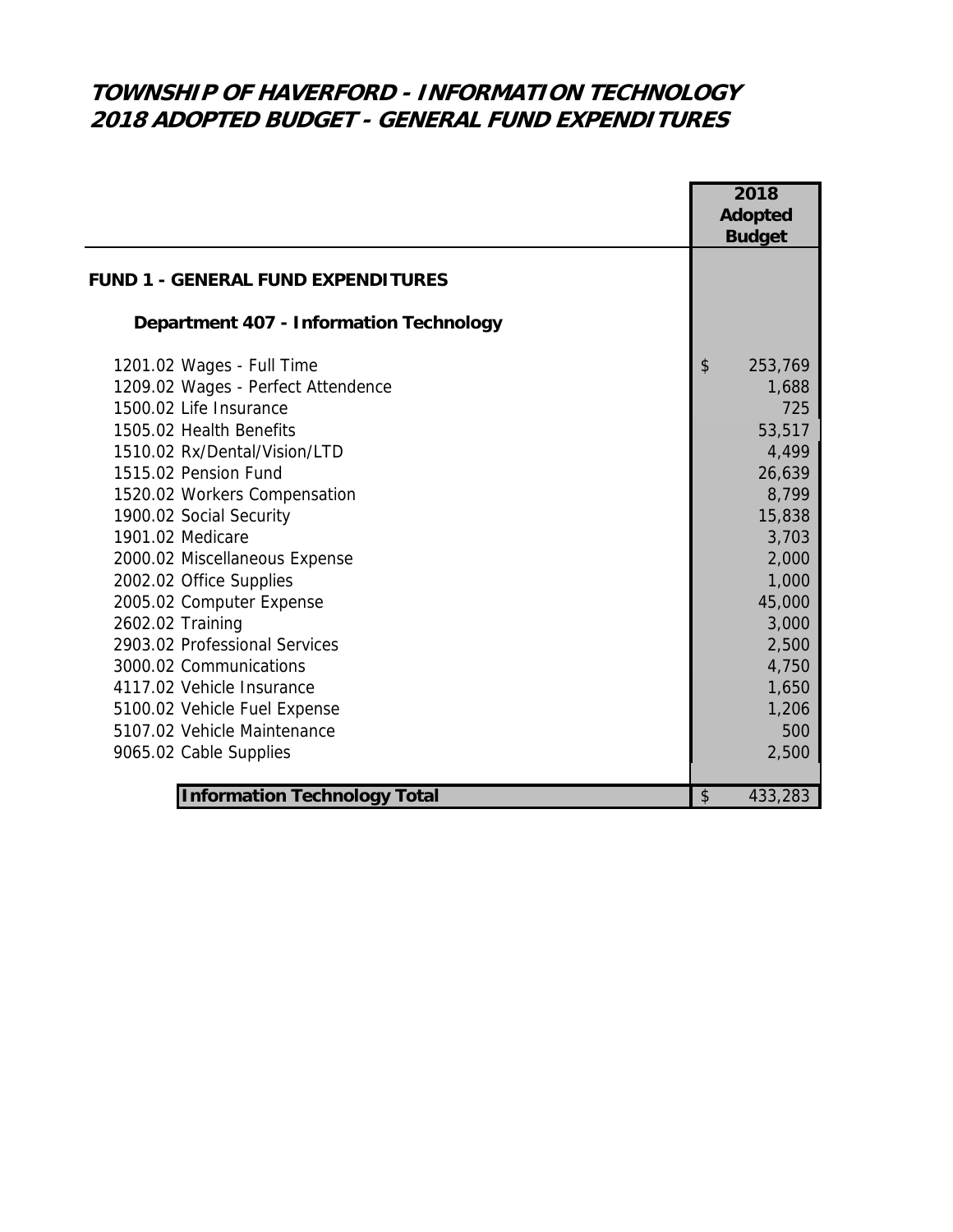# **TOWNSHIP OF HAVERFORD - TOWN BUILDINGS 2018 ADOPTED BUDGET - GENERAL FUND EXPENDITURES**

|                                           | 2018           |
|-------------------------------------------|----------------|
|                                           | <b>Adopted</b> |
|                                           | <b>Budget</b>  |
| <b>FUND 1 - GENERAL FUND EXPENDITURES</b> |                |
| Department 409 - Town Buildings           |                |
| 1201.02 Wages - Full Time                 | \$<br>75,227   |
| 1204.02 Wages - Part Time                 | 26,308         |
| 1210.02 Wages - Overtime                  | 500            |
| 1500.02 Life Insurance                    | 275            |
| 1505.02 Health Benefits                   | 23,169         |
| 1510.02 Rx/Dental/Vision/LTD              | 8,622          |
| 1515.02 Pension Fund                      | 25,086         |
| 1520.02 Workers Compensation              | 3,143          |
| 1900.02 Social Security                   | 6,326          |
| 1901.02 Medicare                          | 1,480          |
| 2013.02 Utilities                         | 130,000        |
| 2903.02 Professional Services             | 21,620         |
| 3830.02 Rent of Facilities                | 15,000         |
| 4008.02 Repairs & Maintenance Expense     | 32,150         |
| 4010.02 Elevator Inspection/Maintenance   | 2,500          |
| 4109.02 Property & Casualty Insurance     | 310,796        |
| 4128.02 Alarm Maintenance                 | 2,500          |
| 6000.02 Minor Equipment                   | 7,500          |
| 6050.02 Major Equipment                   | 5,000          |
|                                           |                |
| <b>Town Buildings Total</b>               | \$<br>697,202  |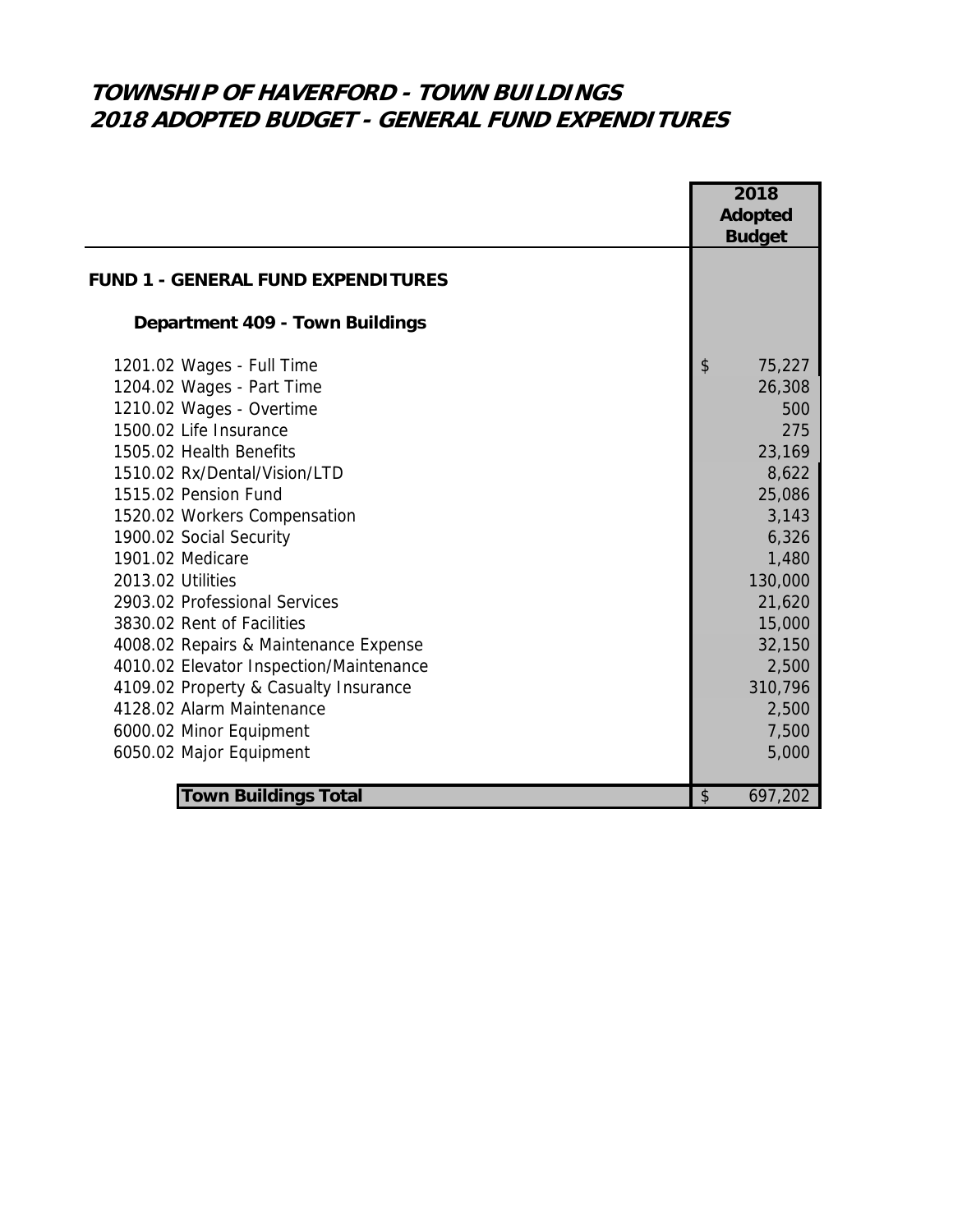## **TOWNSHIP OF HAVERFORD - POLICE 2018 ADOPTED BUDGET - GENERAL FUND EXPENDITURES**

|                                           | 2018           |
|-------------------------------------------|----------------|
|                                           | <b>Adopted</b> |
|                                           | <b>Budget</b>  |
| <b>FUND 1 - GENERAL FUND EXPENDITURES</b> |                |
|                                           |                |
| <b>Department 410 - Police</b>            |                |
| 1209.02 Wages - Perfect Attendence        | \$<br>1,500    |
| 1250.02 Wages - Chief & Deputy            | 287,423        |
| 1251.02 Wages - Lieutenants               | 377,270        |
| 1252.02 Wages - Sargeants                 | 1,035,581      |
| 1253.02 Wages - Patrol                    | 4,627,646      |
| 1254.02 Wages - Special Details           | 132,000        |
| 1255.02 Wages - Night Differential        | 191,000        |
| 1256.02 Wages - Festive Holiday           | 91,000         |
| 1257.02 Wages - Police Longevity          | 671,945        |
| 1258.02 Wages - Police Unused Sick        | 135,778        |
| 1259.02 Wages - Police Overtime           | 160,000        |
| 1260.02 Wages - Police Admin              | 260,561        |
| 1261.02 Wages - Animal Control            | 37,371         |
| 1263.02 Wages - Meter Enforcement         | 63,380         |
| 1264.02 Wages - Crossing Guards           | 367,200        |
| 1265.02 Wages - Police Info Assistants    | 139,265        |
| 1267.02 Wages - Overtime                  | 5,000          |
| 1500.02 Life Insurance                    | 1,425          |
| 1501.02 Life Insurance - Police           | 29,750         |
| 1502.02 Life Insurance - Retired          | 5,850          |
| 1505.02 Health Benefits                   | 143,438        |
| 1506.02 Health Benefits - Police          | 1,514,828      |
| 1507.02 Health Benefits - Retired Police  | 559,820        |
| 1510.02 Rx/Dental/Vision/LTD              | 53,421         |
| 1511.02 Rx/Dental/Vision/LTD - Police     | 394,308        |
| 1512.02 Rx/Dental/Vision - Retired Police | 554,820        |
| 1515.02 Pension Fund                      | 164,574        |
| 1516.02 Pension Fund - Police             | 3,472,178      |
| 1520.02 Workers Compensation              | 391,970        |
| 1525.02 Death Service Benefits            | 1,887          |
| 1900.02 Social Security                   | 54,554         |
| 1901.02 Medicare                          | 129,218        |
| 2000.02 Miscellaneous Expenses            | 16,000         |
| 2002.02 Office Supplies                   | 7,000          |
| 2003.02 Office Equipment & Furniture      | 7,500          |
| 2011.02 Building Maintenance              | 5,000          |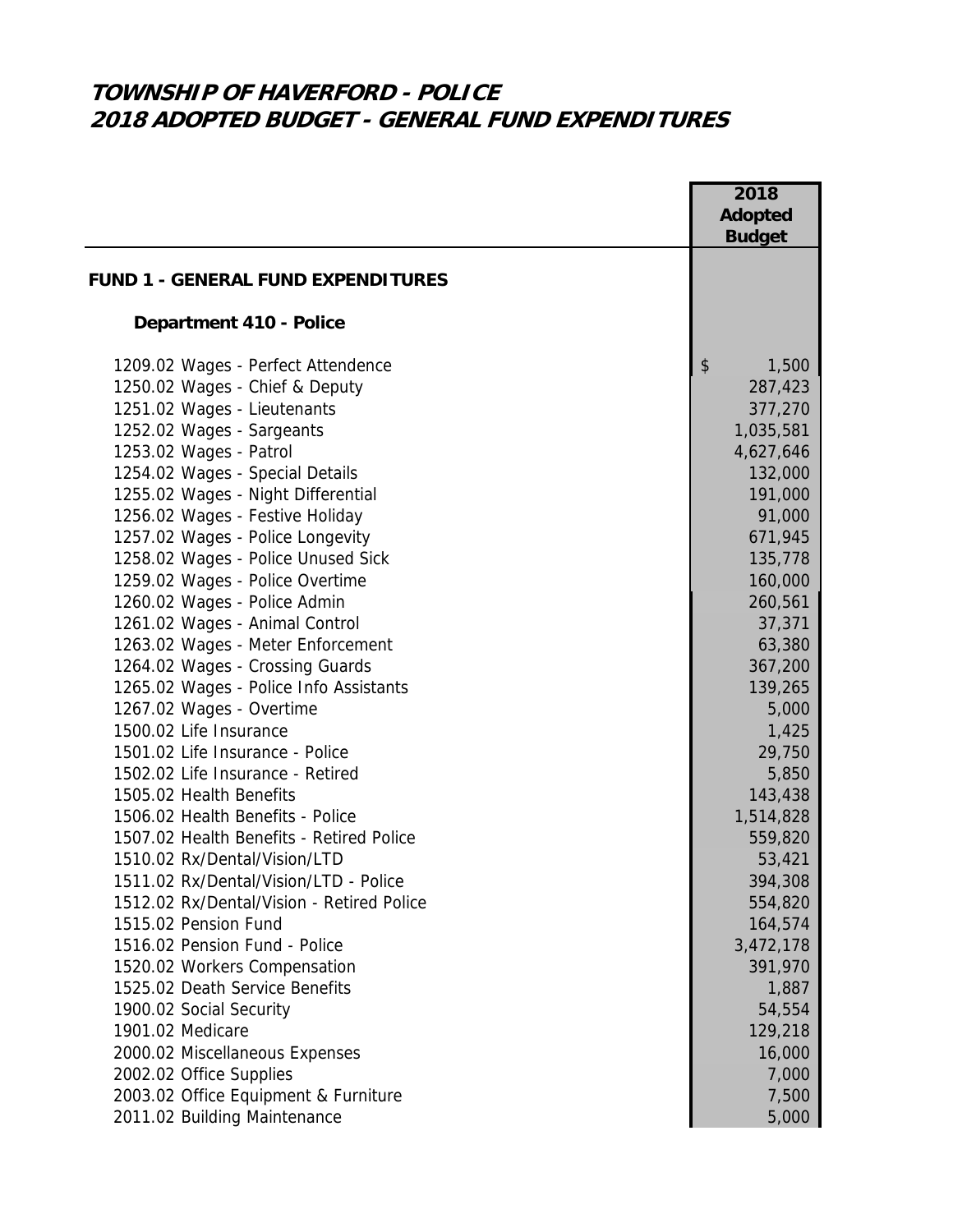### **TOWNSHIP OF HAVERFORD - POLICE 2018 ADOPTED BUDGET - GENERAL FUND EXPENDITURES**

|                                           | 2018                            |
|-------------------------------------------|---------------------------------|
|                                           | <b>Adopted</b><br><b>Budget</b> |
|                                           |                                 |
| <b>FUND 1 - GENERAL FUND EXPENDITURES</b> |                                 |
| 2101.02 Postage Expenses                  | 2,525                           |
| 2106.02 Advertising                       | 750                             |
| 2502.02 Animal Control                    | 7,000                           |
| 2600.02 Assoc Dues & Memberships          | 2,500                           |
| 2601.02 Publications & Subscriptions      | 2,500                           |
| 2602.02 Training                          | 35,000                          |
| 2803.02 Uniform Regular                   | 65,000                          |
| 2807.02 Uniform Maintenance               | 18,000                          |
| 2902.02 Legal Expenses                    | 3,000                           |
| 3000.02 Communications                    | 81,875                          |
| 3001.02 Radio Rent/Maintenance            | 21,500                          |
| 4000.02 Copier Lease/Maintenance          | 11,623                          |
| 4117.02 Vehicle Insurance                 | 44,539                          |
| 4124.02 Police Professional Insurance     | 86,365                          |
| 5100.02 Vehicle Fuel Expense              | 104,656                         |
| 5107.02 Vehicle Maintenance               | 115,000                         |
| 6000.02 Minor Equipment                   | 15,000                          |
| 6103.02 Weapons/Ammunition/Pistol Range   | 25,000                          |
| 6108.02 Drug Testing                      | 15,000                          |
| 6109.02 Photography                       | 5,000                           |
| 6111.02 Arbitration                       | 5,000                           |
| 6112.02 Civil Service Commission          | 3,000                           |
| 6113.02 Parking Meter Maintenance         | 3,000                           |
| 6115.02 Auto Purchase Expense             | 260,000                         |
| 6120.02 Body Armor                        | 20,000                          |
| 6122.02 Printing Expenses                 | 3,500                           |
| 6125.02 Live Scan Maintenance             | 50,000                          |
| 6127.02 Drug Forfeitures/Seizure          | 1,000                           |
| 6141.02 Canine Development                | 25,000                          |
| 6142.02 Community Service                 | 2,000                           |
| 7002.02 Police Grant Expenses             |                                 |
| 9219.02 Credit Card Processing            | 2,000                           |
| <b>Police Total</b>                       | 17,127,794<br>\$                |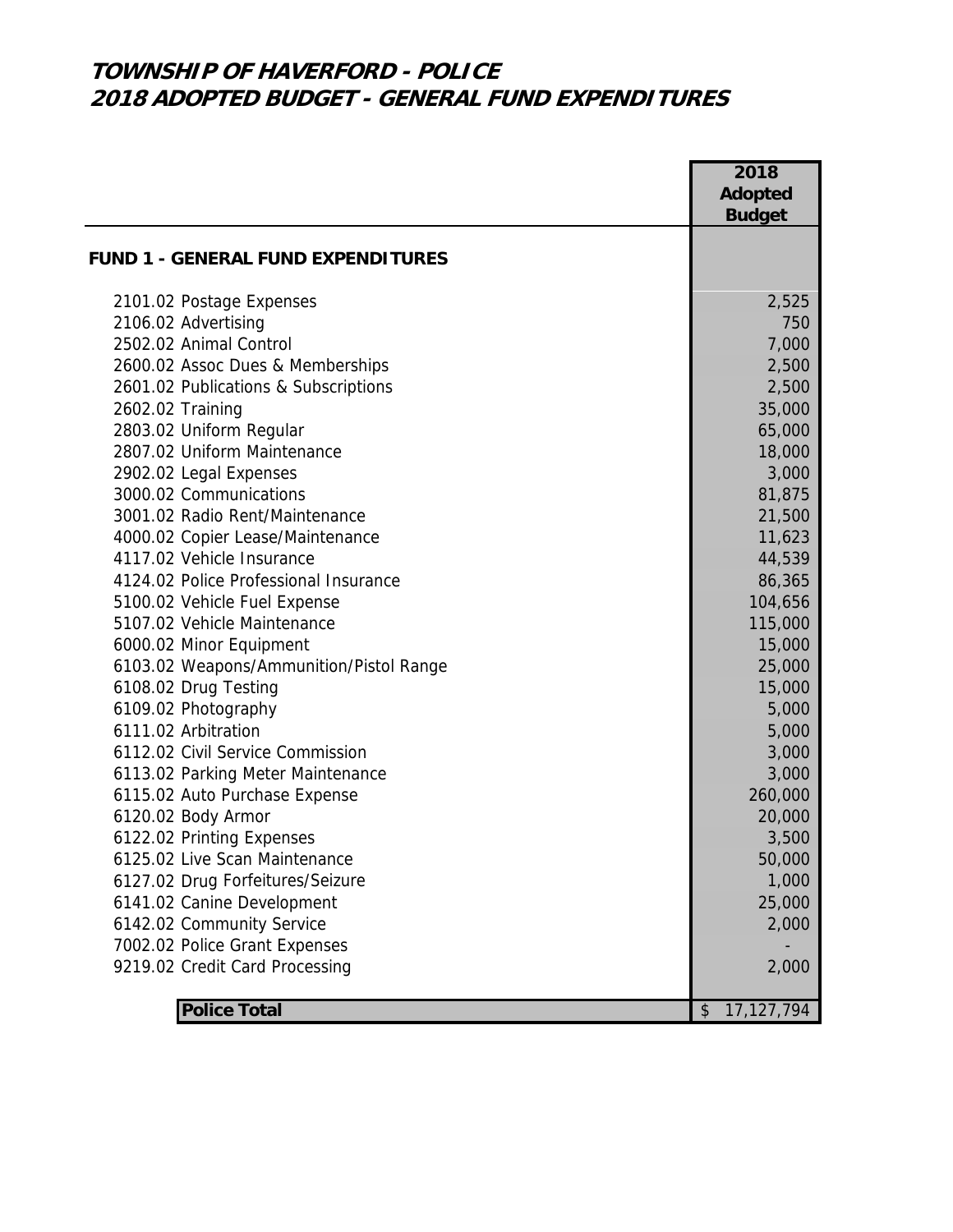# **TOWNSHIP OF HAVERFORD - FIRE PROTECTION 2018 ADOPTED BUDGET - GENERAL FUND EXPENDITURES**

|                                                                                                                                        |                        | 2018<br><b>Adopted</b><br><b>Budget</b> |  |
|----------------------------------------------------------------------------------------------------------------------------------------|------------------------|-----------------------------------------|--|
| <b>FUND 1 - GENERAL FUND EXPENDITURES</b>                                                                                              |                        |                                         |  |
| <b>Department 411 - Fire Protection</b>                                                                                                |                        |                                         |  |
| 2016.02 Hydrant Rentals<br>2602.02 Training Expense<br>2603.02 Recruitment & Retention<br>3000.02 Communications                       | $\boldsymbol{\hat{z}}$ | 168,000<br>1,000<br>35,000<br>7,200     |  |
| 3001.02 Radio Rent/Maintenance<br>3002.02 Fire Prevention<br>4119.02 Fire Truck Insurance                                              |                        | 4,500<br>3,000<br>13,197                |  |
| 5100.02 Vehicle Fuel Expense<br>5107.02 Vehicle Maintenance<br>6000.02 Minor Equipment                                                 |                        | 20,361<br>32,000<br>8,000               |  |
| 7302.02 Radio Pagers<br>9014.02 Act 205 Volunteer Fire Relief Assoc<br>9015.02 Physicals                                               |                        | 7,000<br>346,988<br>7,500               |  |
| 9101.02 Subsidy Oakmont Fire Co<br>9102.02 Subsidy Manoa Fire Co<br>9103.02 Subsidy Llanerch Fire Co<br>9104.02 Subsidy Bonair Fire Co |                        | 63,000<br>63,000<br>63,000<br>63,000    |  |
| 9105.02 Subsidy Brookline Fire Co<br><b>Fire Protection Total</b>                                                                      | \$                     | 68,000<br>973,746                       |  |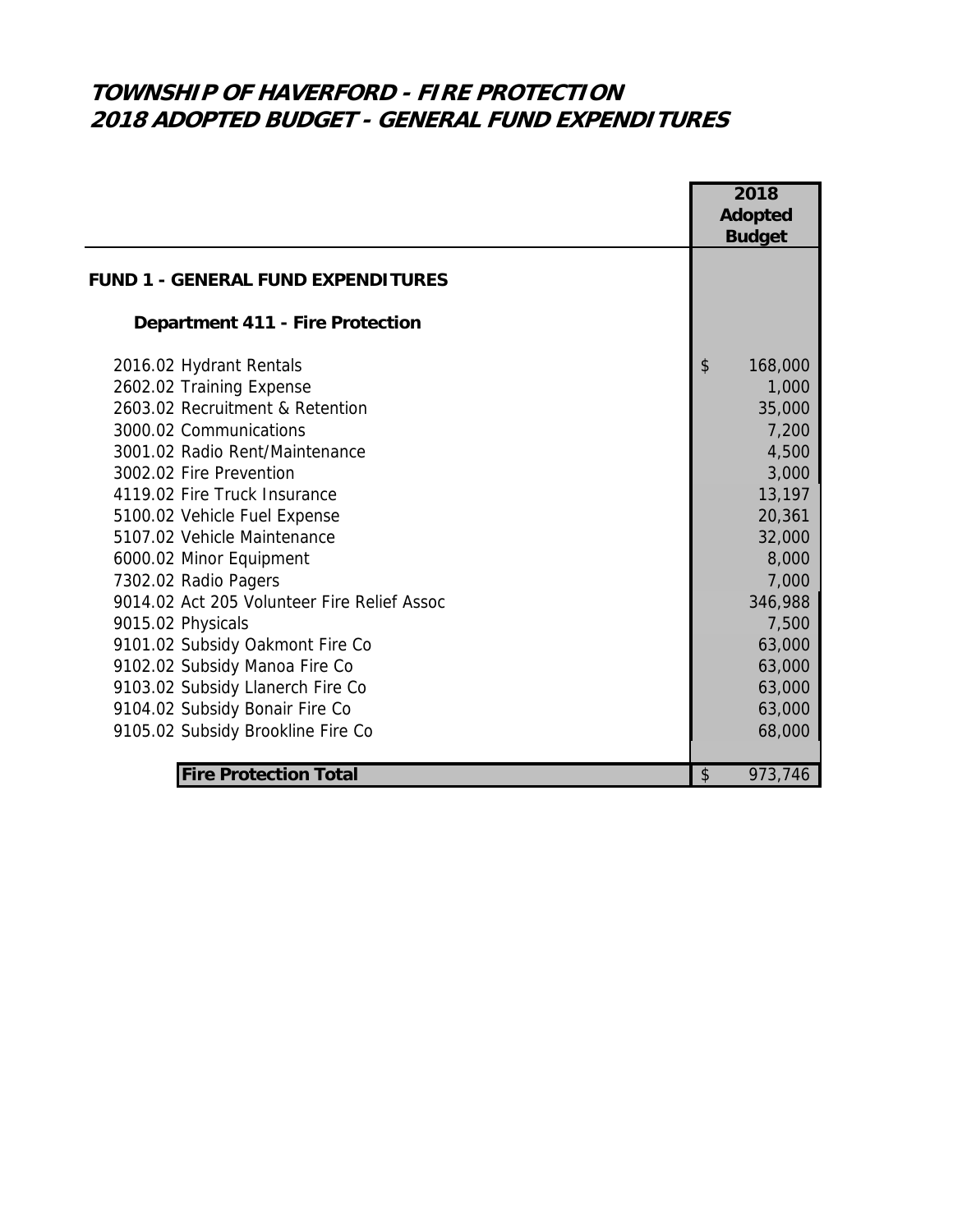## **TOWNSHIP OF HAVERFORD - EMS ADMINISTRATION 2018 ADOPTED BUDGET - GENERAL FUND EXPENDITURES**

|                                           |                           | 2018           |  |
|-------------------------------------------|---------------------------|----------------|--|
|                                           |                           | <b>Adopted</b> |  |
|                                           |                           | <b>Budget</b>  |  |
| <b>FUND 1 - GENERAL FUND EXPENDITURES</b> |                           |                |  |
| Department 412 - EMS Administration       |                           |                |  |
| 1203.02 Wages - Paramedic FT              | $\boldsymbol{\mathsf{S}}$ | 188,602        |  |
| 1205.02 Wages - Paramedic PT              |                           | 5,000          |  |
| 1209.02 Wages - Perfect Attendence        |                           | 750            |  |
| 1210.02 Wages - Overtime                  |                           | 9,000          |  |
| 1500.02 Life Insurance                    |                           | 725            |  |
| 1505.02 Health Benefits                   |                           | 50,564         |  |
| 1510.02 Rx/Dental/Vision/LTD              |                           | 17,415         |  |
| 1515.02 Pension Fund                      |                           | 46,751         |  |
| 1520.02 Workers Compensation              |                           | 7,542          |  |
| 1900.02 Social Security                   |                           | 12,003         |  |
| 1901.02 Medicare                          |                           | 2,807          |  |
| 2000.02 Miscellaneous Expenses            |                           | 3,500          |  |
| 2002.02 Office Supplies                   |                           | 1,000          |  |
| 2004.02 Medical Supplies                  |                           | 3,000          |  |
| 2013.02 Utilities                         |                           | 3,000          |  |
| 2803.02 Uniforms Regular                  |                           | 750            |  |
| 3000.02 Communications                    |                           | 12,825         |  |
| 4117.02 Vehicle Insurance                 |                           | 8,248          |  |
| 5100.02 Vehicle Fuel Expense              |                           | 14,058         |  |
| 5107.02 Vehicle Maintenance               |                           | 6,000          |  |
| 6000.02 Minor Equipment                   |                           | 1,000          |  |
|                                           |                           |                |  |
| <b>EMS Administration Total</b>           | $\frac{1}{2}$             | 394,540        |  |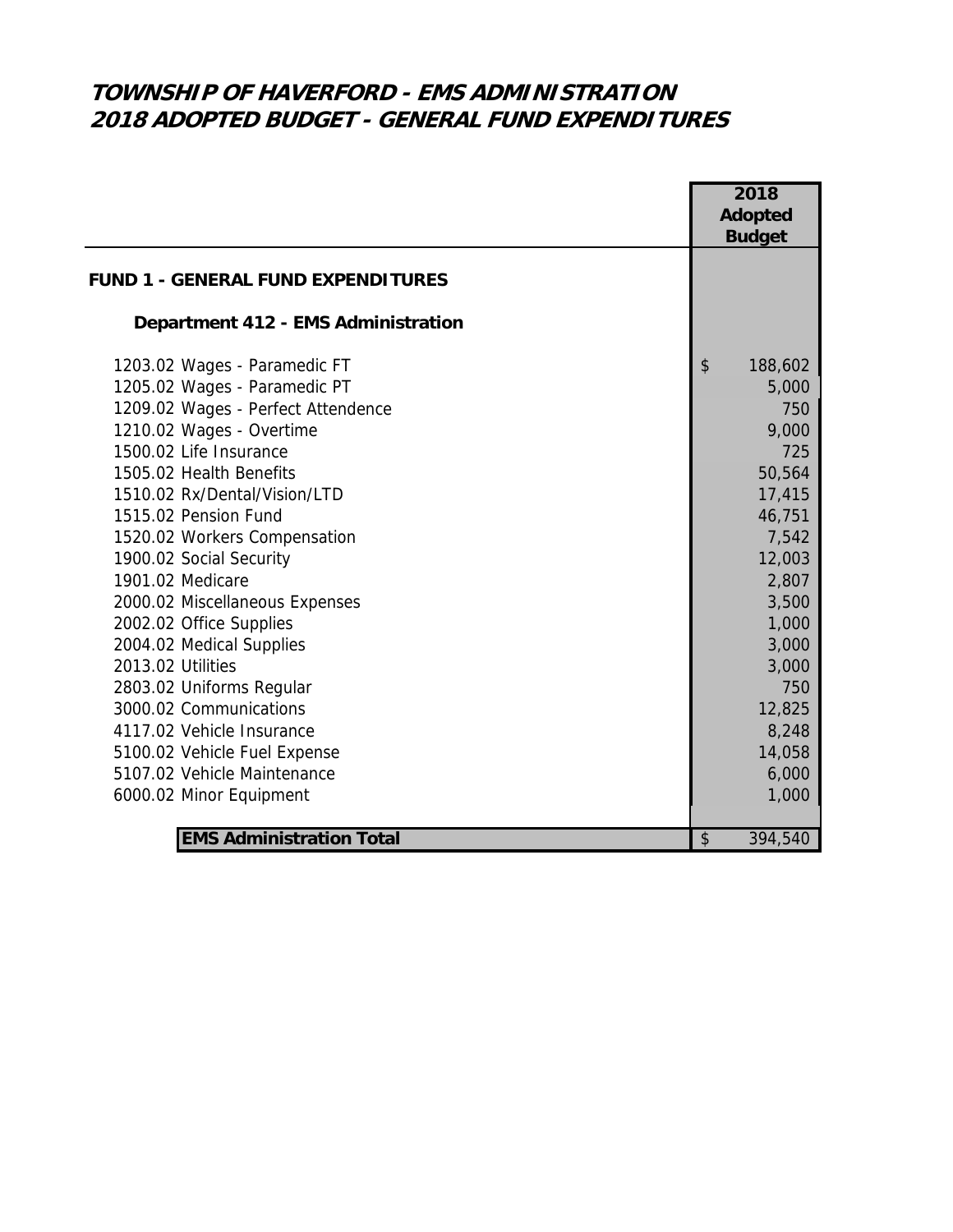## **TOWNSHIP OF HAVERFORD - CODE ENFORCEMENT 2018 ADOPTED BUDGET - GENERAL FUND EXPENDITURES**

|                                           | 2018<br>Adopted<br><b>Budget</b>     |
|-------------------------------------------|--------------------------------------|
| <b>FUND 1 - GENERAL FUND EXPENDITURES</b> |                                      |
| Department 413 - Code Enforcement         |                                      |
| 1201.02 Wages - Full Time                 | $\boldsymbol{\mathsf{S}}$<br>490,647 |
| 1204.02 Wages - Part Time                 | 38,000                               |
| 1209.02 Wages - Perfect Attendence        | 2,250                                |
| 1500.02 Life Insurance                    | 1,625                                |
| 1505.02 Health Benefits                   | 128,310                              |
| 1510.02 Rx/Dental/Vision/LTD              | 39,705                               |
| 1515.02 Pension Fund                      | 141,199                              |
| 1520.02 Workers Compensation              | 19,484                               |
| 1900.02 Social Security                   | 32,916                               |
| 1901.02 Medicare                          | 7,698                                |
| 1950.02 Third Party Plan Reviews          | 6,000                                |
| 2000.02 Miscellaneous Expenses            | 3,000                                |
| 2002.02 Office Supplies                   | 3,000                                |
| 2005.02 Computer Expense                  | 4,000                                |
| 2101.02 Postage Expense                   | 3,750                                |
| 2501.02 Health Related Expense            | 3,000                                |
| 2600.02 Assoc Dues & Memberships          | 2,000                                |
| 2601.02 Publications & Subscriptions      | 200                                  |
| 2602.02 Training                          | 2,000                                |
| 2902.02 Legal expenses                    | 2,000                                |
| 3000.02 Communications                    | 14,625                               |
| 4000.02 Copier Lease/Maintenance          | 1,370                                |
| 4117.02 Vehicle Insurance                 | 4,949                                |
| 5100.02 Vehicle Fuel Expense              | 5,714                                |
| 5107.02 Vehicle Maintenance               | 6,000                                |
| <b>Code Enforcement Total</b>             | \$<br>963,442                        |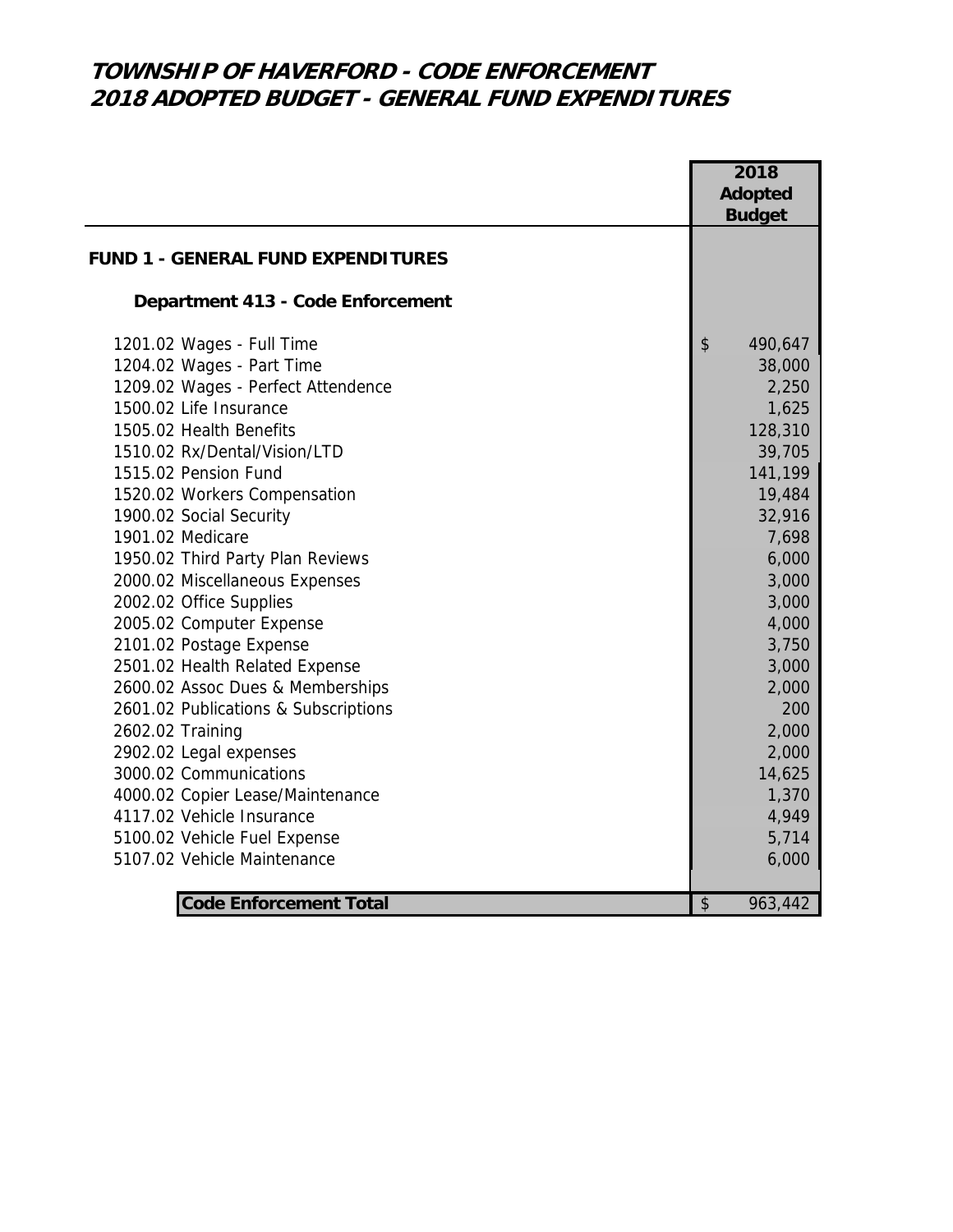## **TOWNSHIP OF HAVERFORD - COMMUNITY DEVELOPMENT 2018 ADOPTED BUDGET - GENERAL FUND EXPENDITURES**

|                                                 | 2018 |                |
|-------------------------------------------------|------|----------------|
|                                                 |      | <b>Adopted</b> |
|                                                 |      | <b>Budget</b>  |
| <b>FUND 1 - GENERAL FUND EXPENDITURES</b>       |      |                |
|                                                 |      |                |
| Department 416 - Community Development          |      |                |
| 1201.02 Wages - Full Time                       | \$   | 285,840        |
| 1202.02 Wages - Appointed Officials             |      | 32,500         |
| 1209.02 Wages - Perfect Attendence              |      | 2,250          |
| 1500.02 Life Insurance                          |      | 850            |
| 1505.02 Health Benefits                         |      | 47,913         |
| 1510.02 Rx/Dental/Vision/LTD                    |      | 11,396         |
| 1515.02 Pension Fund                            |      | 70,126         |
| 1520.02 Workers Compensation                    |      | 11,313         |
| 1900.02 Social Security                         |      | 18,123         |
| 1901.02 Medicare                                |      | 4,649          |
| 2000.02 Miscellaneous Expenses                  |      | 1,000          |
| 2002.02 Office Supplies                         |      | 1,200          |
| 2005.02 Computer Expense                        |      | 7,000          |
| 2010.02 Secretarial Minutes                     |      | 2,750          |
| 2101.02 Postage Expense                         |      | 3,850          |
| 2106.02 Advertising                             |      | 8,000          |
| 2211.02 Planning & Development                  |      | 35,000         |
| 2600.02 Assoc Dues & Memberships                |      | 5,000          |
| 2902.02 Legal Expenses                          |      | 30,000         |
| 2903.02 Professional Fees - Special Cases       |      | 113,000        |
| 2904.02 Engineering Fees                        |      | 10,000         |
| 2906.02 Engineering Fees - BMP Site Inspections |      | 3,000          |
| 3000.02 Communications                          |      | 5,425          |
| 4000.02 Copier Lease/Maintenance                |      | 487            |
| 4117.02 Vehicle Insurance                       |      | 1,650          |
| 5100.02 Vehicle Fuel Expense                    |      | 1,905          |
| 5107.02 Vehicle Maintenance                     |      | 1,500          |
| 9010.02 Hearing Transcripts                     |      | 12,000         |
| <b>Comm Development Total</b>                   | \$   | 727,727        |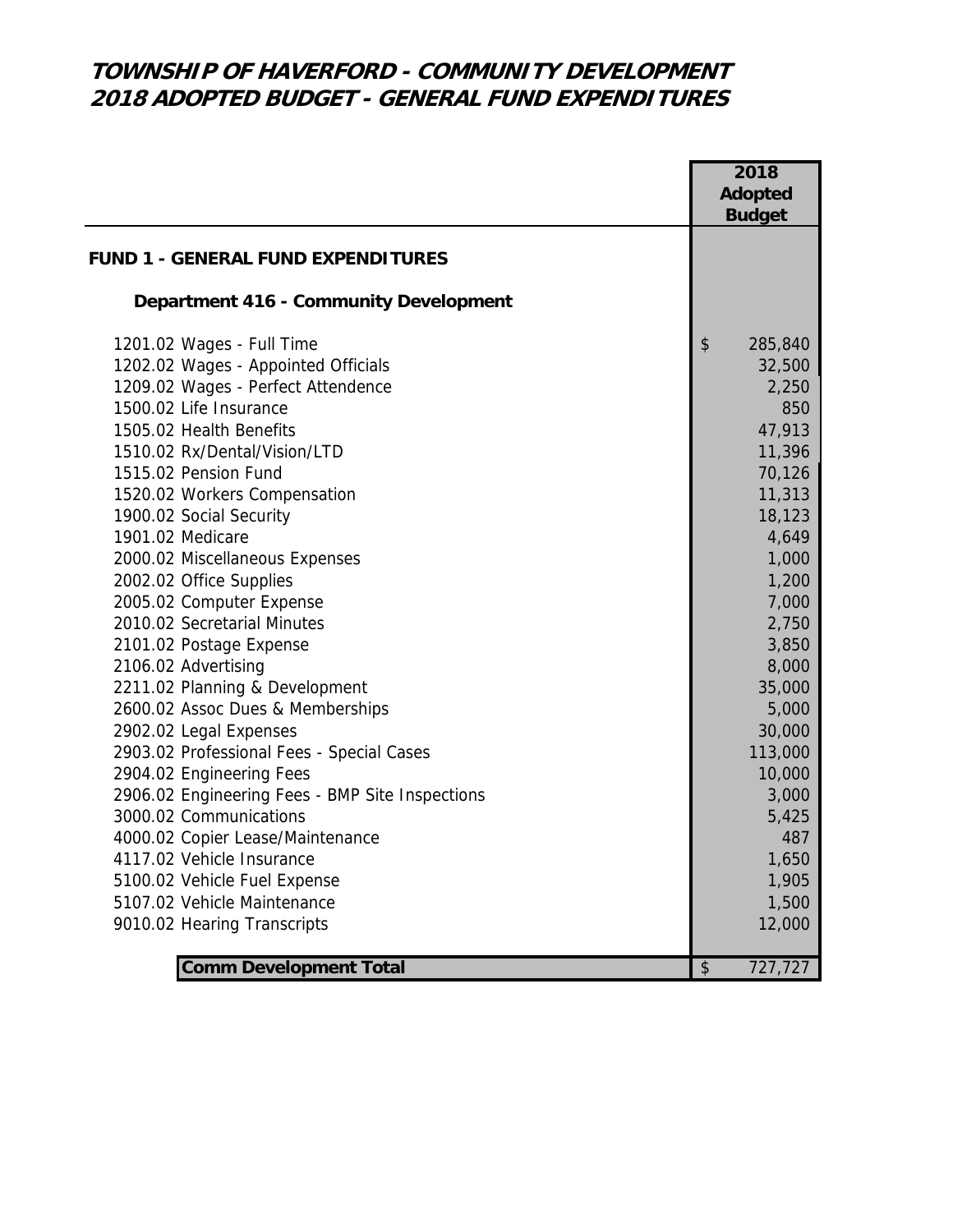# **TOWNSHIP OF HAVERFORD - SANITATION 2018 ADOPTED BUDGET - GENERAL FUND EXPENDITURES**

|                                                    | 2018<br><b>Adopted</b><br><b>Budget</b> |  |
|----------------------------------------------------|-----------------------------------------|--|
| <b>FUND 1 - GENERAL FUND EXPENDITURES</b>          |                                         |  |
| Department 427 - Sanitation                        |                                         |  |
| 1201.02 Wages - Full Time                          | \$<br>1,496,673                         |  |
| 1204.02 Wages - Part Time                          | 342,320                                 |  |
| 1209.02 Wages - Perfect Attendence                 | 10,500                                  |  |
| 1210.02 Wages - Overtime                           | 1,500                                   |  |
| 1500.02 Life Insurance                             | 4,550                                   |  |
| 1505.02 Health Benefits                            | 440,452                                 |  |
| 1510.02 Rx/Dental/Vision/LTD                       | 90,665                                  |  |
| 1515.02 Pension Fund                               | 473,060                                 |  |
| 1520.02 Workers Compensation                       | 66,622                                  |  |
| 1900.02 Social Security                            | 114,762                                 |  |
| 1901.02 Medicare                                   | 26,839                                  |  |
| 2000.02 Miscellaneous Expenses                     | 1,500                                   |  |
| 2101.02 Postage Expense                            | 3,167                                   |  |
| 2770.02 Bulk Pickup Expense                        | 55,000                                  |  |
| 2771.02 Recycling                                  | 125,000                                 |  |
| 2772.02 Landfill/Disposal Cost<br>2803.02 Uniforms | 565,000<br>2,400                        |  |
| 3000.02 Communications                             | 3,575                                   |  |
| 3001.02 Radio Rent/Maintenance                     | 1,200                                   |  |
| 4117.02 Vehicle Insurance                          | 16,496                                  |  |
| 5100.02 Vehicle Fuel Expense                       | 132,441                                 |  |
| 5107.02 Vehicle Maintenance                        | 125,000                                 |  |
| 6050.02 Major Equipment                            | 170,732                                 |  |
| 9219.02 Credit Card Processing                     | 2,500                                   |  |
|                                                    |                                         |  |
| <b>Sanitation Total</b>                            | \$<br>4,271,954                         |  |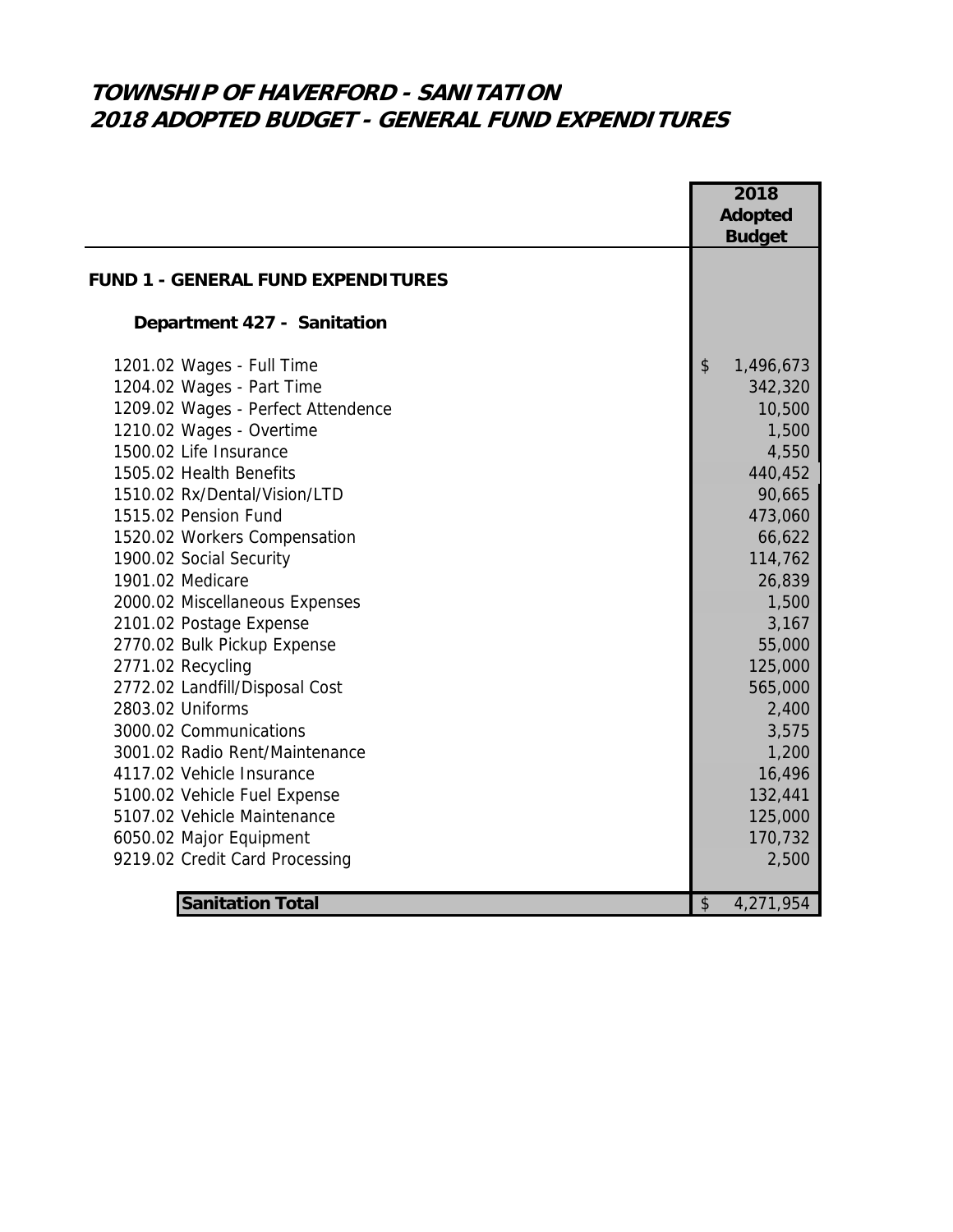# **TOWNSHIP OF HAVERFORD - HIGHWAYS 2018 ADOPTED BUDGET - GENERAL FUND EXPENDITURES**

|                                           | 2018            |
|-------------------------------------------|-----------------|
|                                           | Adopted         |
|                                           | <b>Budget</b>   |
|                                           |                 |
| <b>FUND 1 - GENERAL FUND EXPENDITURES</b> |                 |
| Department 430 - Highways                 |                 |
| 1201.02 Wages - Full Time                 | \$<br>2,209,435 |
| 1204.02 Wages - Part Time                 | 153,320         |
| 1209.02 Wages - Perfect Attendence        | 15,031          |
| 1210.02 Wages - Overtime                  | 25,000          |
| 1500.02 Life Insurance                    | 7,100           |
| 1505.02 Health Benefits                   | 618,408         |
| 1510.02 Rx/Dental/Vision/LTD              | 249,577         |
| 1515.02 Pension Fund                      | 640,666         |
| 1520.02 Workers Compensation              | 87,363          |
| 1900.02 Social Security                   | 148,750         |
| 1901.02 Medicare                          | 34,840          |
| 2000.02 Miscellaneous Expenses            | 30,000          |
| 2002.02 Office Supplies                   | 2,500           |
| 2301.02 Road Materials                    | 35,000          |
| 2306.02 Signs & Road Paint                | 30,000          |
| 2308.02 Leaf Disposal                     | 58,000          |
| 2602.02 Training                          | 2,500           |
| 2730.02 Storm Sewers                      | 30,000          |
| 2803.02 Uniforms Regular                  | 8,000           |
| 2904.02 Engineering Fees                  | 40,000          |
| 3000.02 Communications                    | 9,900           |
| 3001.02 Radio Rent/Maintenance            | 5,250           |
| 3442.02 Contracted Services               | 32,000          |
| 4000.02 Copier Lease/Maintenance          | 195             |
| 4117.02 Vehicle Insurance                 | 46,189          |
| 4300.02 Maint & Repair Equipment          | 4,000           |
| 4301.02 Maint & Repair Facilities         | 5,000           |
| 5100.02 Vehicle Fuel Expense              | 70,764          |
| 5107.02 Vehicle Maintenance               | 130,000         |
| 6000.02 Minor Equipment                   | 15,000          |
| 6050.02 Major Equipment                   | 344,200         |
|                                           |                 |
| <b>Highway Total</b>                      | 5,087,988<br>\$ |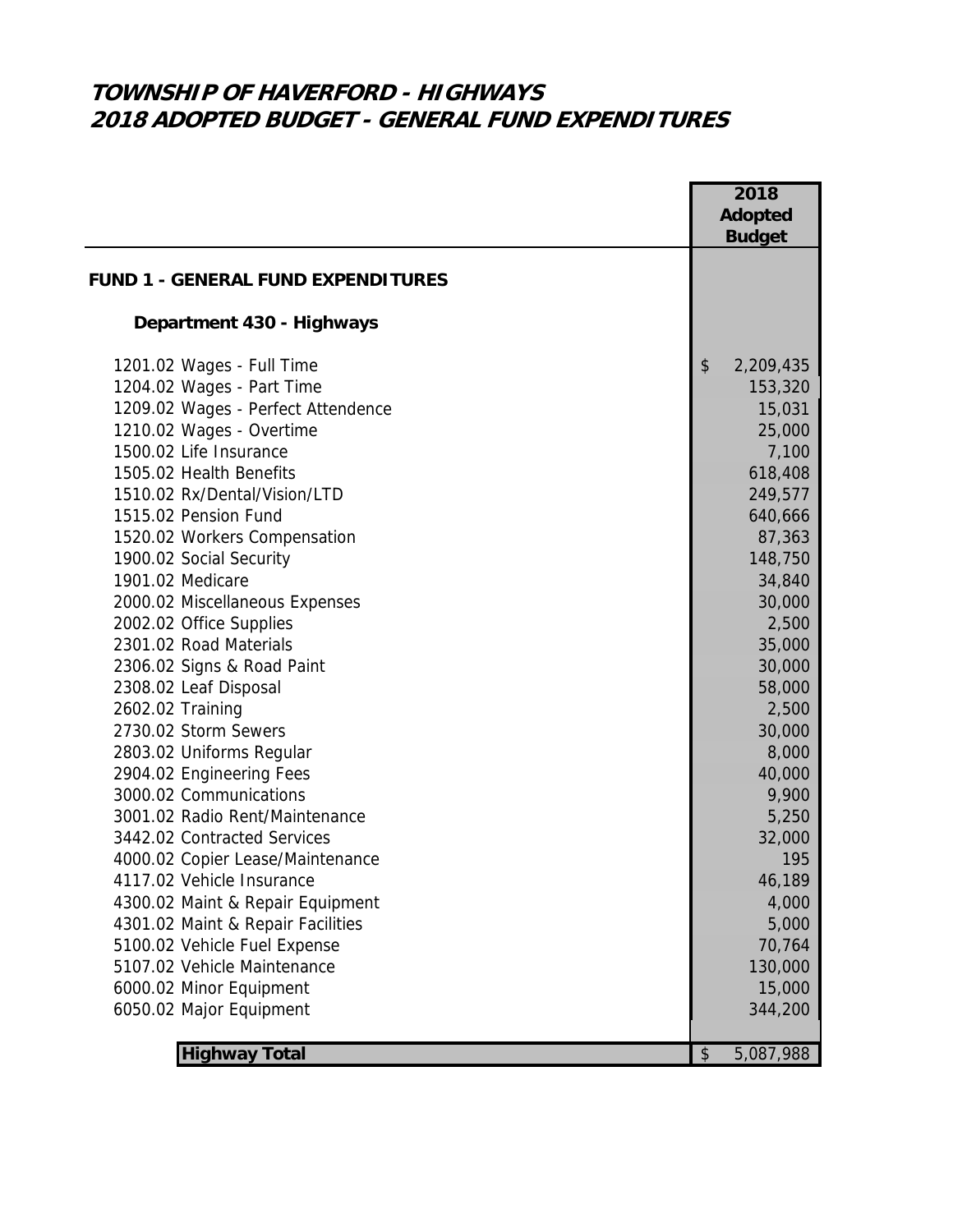### **TOWNSHIP OF HAVERFORD - HIGHWAYS 2018 ADOPTED BUDGET - GENERAL FUND EXPENDITURES**

|                                                                                                                                                 | 2018<br>Adopted<br><b>Budget</b>                    |
|-------------------------------------------------------------------------------------------------------------------------------------------------|-----------------------------------------------------|
| <b>FUND 1 - GENERAL FUND EXPENDITURES</b>                                                                                                       |                                                     |
| Department 432 - Snow Removal                                                                                                                   |                                                     |
| 1211.02 Wages - Overtime Snow<br>1900.02 Social Security<br>1901.02 Medicare<br>2000.02 Miscellaneous Expense<br>9006.02 Snow Removal Materials | \$<br>110,000<br>6,820<br>1,595<br>3,000<br>135,000 |
| <b>Snow Removal Total</b>                                                                                                                       | \$<br>256,415                                       |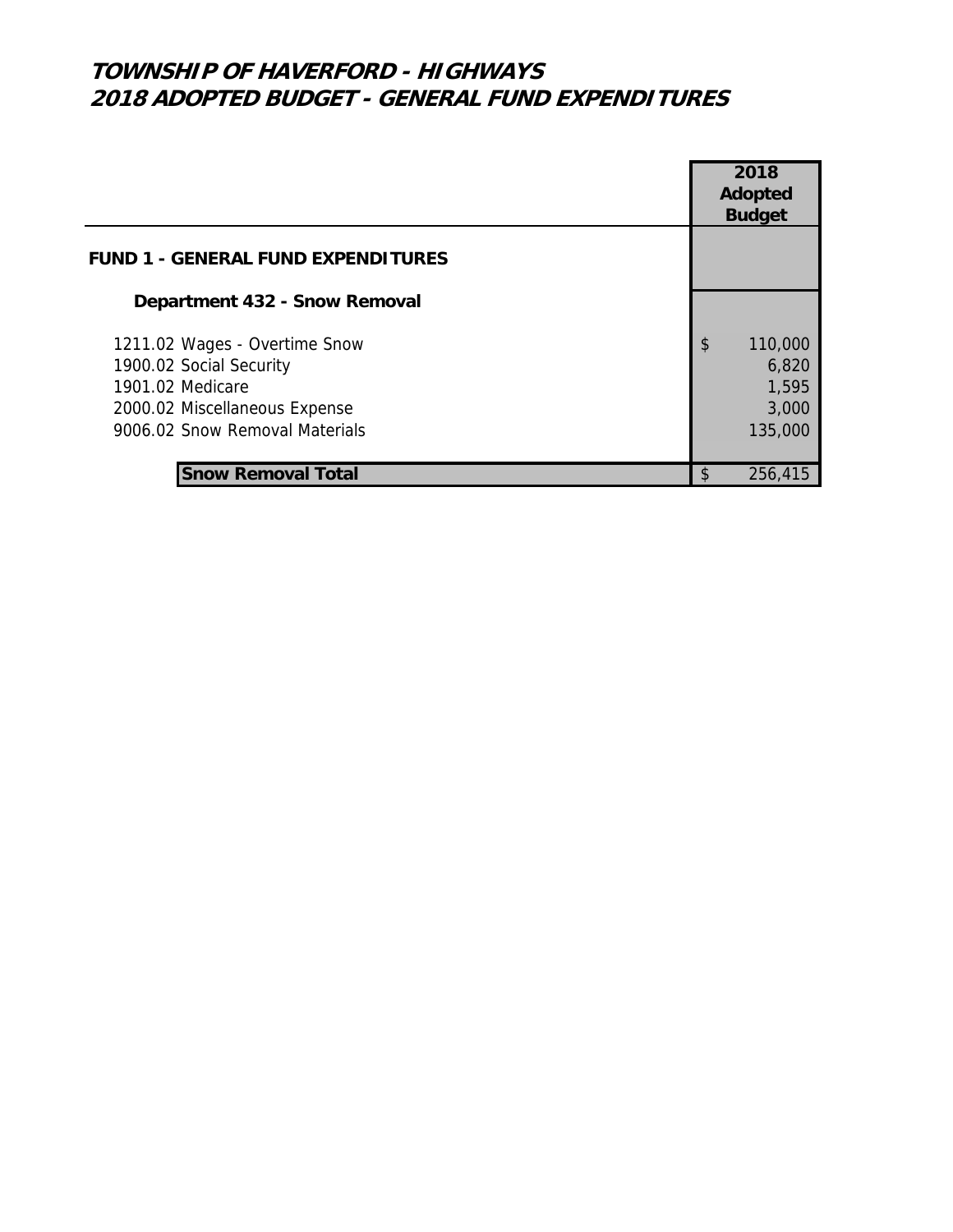## **TOWNSHIP OF HAVERFORD - STREET & TRAFFIC LIGHTING 2018 ADOPTED BUDGET - GENERAL FUND EXPENDITURES**

|                                                                                                                                                                               |     | 2018<br><b>Adopted</b><br><b>Budget</b>         |  |
|-------------------------------------------------------------------------------------------------------------------------------------------------------------------------------|-----|-------------------------------------------------|--|
| <b>FUND 1 - GENERAL FUND EXPENDITURES</b>                                                                                                                                     |     |                                                 |  |
| Department 434 - Street & Traffic Lighting                                                                                                                                    |     |                                                 |  |
| 2014.02 Street Lights - Electric<br>2015.02 Traffic Signals - Electric<br>2307.02 Lights/Signals: Knockdowns<br>2312.02 Lights/Signals: Maintenance<br>3000.02 Communications | \$  | 599,513<br>25,000<br>10,000<br>100,000<br>2,300 |  |
| <b>Street &amp; Traffic Lighting Total</b>                                                                                                                                    | \$. | 736,813                                         |  |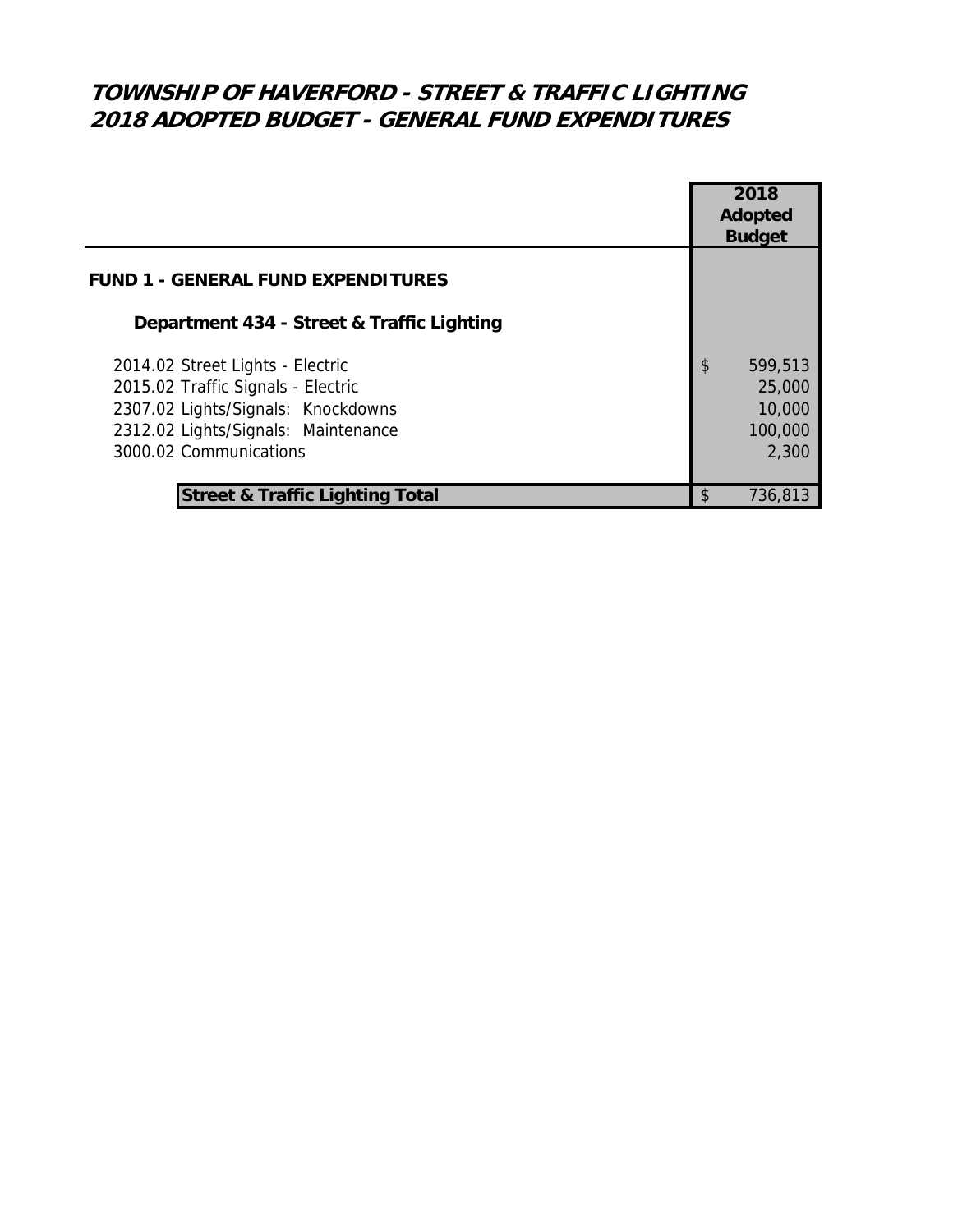# **TOWNSHIP OF HAVERFORD - ADMINISTRATION DEPARTMENT (AU 2018 ADOPTED BUDGET - GENERAL FUND EXPENDITURES**

|                                                  | 2018            |
|--------------------------------------------------|-----------------|
|                                                  | <b>Adopted</b>  |
|                                                  | <b>Budget</b>   |
| <b>FUND 1 - GENERAL FUND EXPENDITURES</b>        |                 |
| <b>Department 440 - Auxiliary Functions</b>      |                 |
| 2000.02 Miscellaneous Expenses                   | \$<br>41,000    |
| 2233.02 Life Insurance - Civilian Retired        | 6,725           |
| 2239.02 Health Benefits - Retired/Other Civilian | 56,754          |
| 2246.02 Rx/Dental/Vision - Retired/Othr Civilian | 77,643          |
| 9007.02 Library Subsidy                          | 1,125,717       |
| 9008.02 Life Insurance-Library                   | 2,050           |
| 9009.02 Health Benefits-Library                  | 82,821          |
| 9010.02 Rx/Dental/Vision/LTD-Library             | 30,876          |
| 9011.02 Pension Fund-Library                     | 43,573          |
| 9013.02 Shade Tree Commission                    | 5,000           |
| 9014.02 Human Relations Commission               | 1,500           |
| 9024.02 Patriotic & Civic Celebration            | 550             |
| 9026.02 Nitre Hall Maintenance                   | 1,800           |
| 9027.02 Federal School Maintenance               | 1,800           |
| 9028.02 Grange Maintenance                       | 17,000          |
| 9031.02 Emergency Management                     | 22,000          |
| 9050.02 Banking Costs                            | 30,000          |
| 9082.02 Havertown Day Expenses                   | 18,500          |
| 9902.02 Transfer to Other Funds                  | 405,000         |
|                                                  |                 |
| <b>Auxiliary Total</b>                           | \$<br>1,970,309 |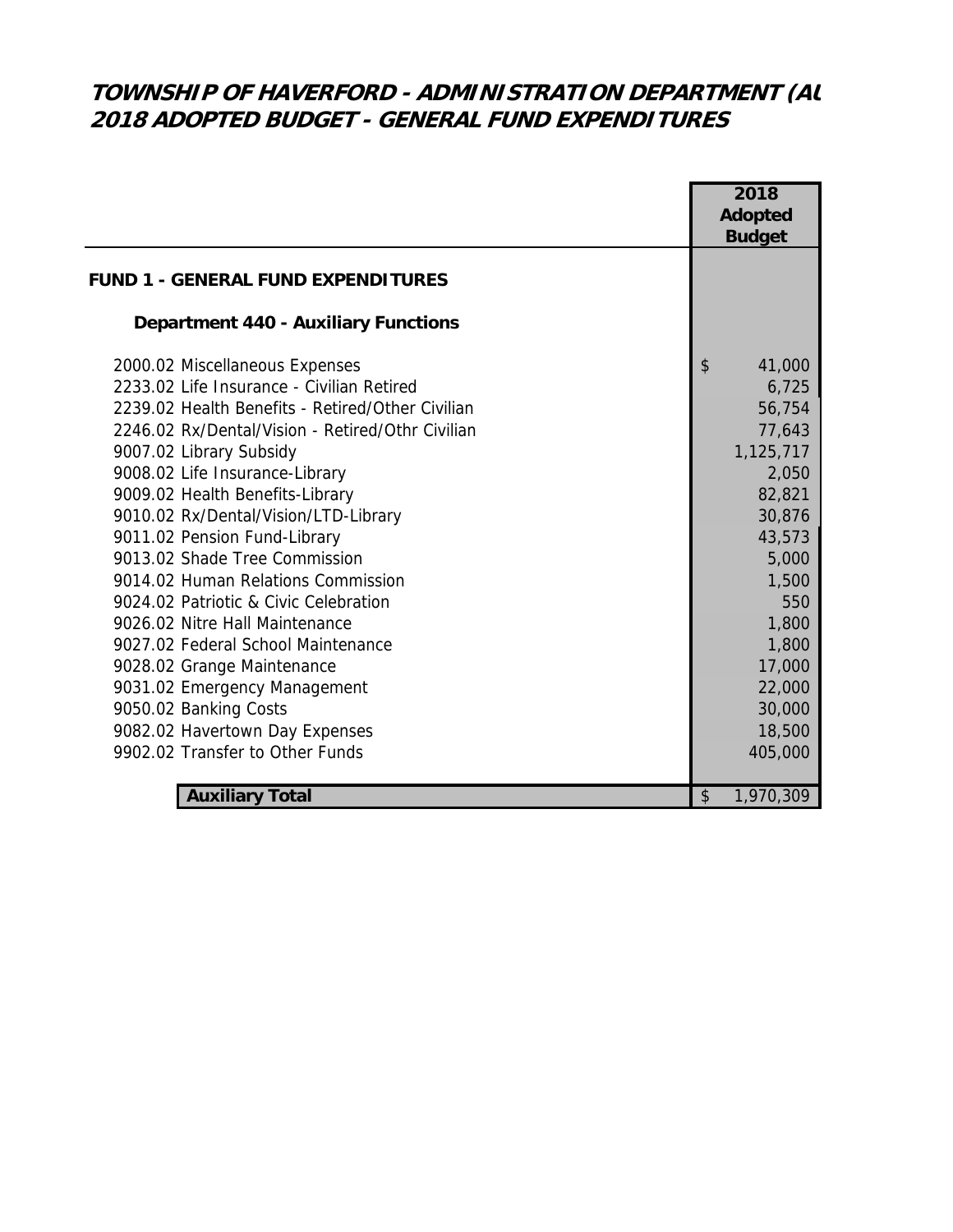## **TOWNSHIP OF HAVERFORD - RECREATION PROGRAMS 2018 ADOPTED BUDGET - GENERAL FUND EXPENDITURES**

| <b>Adopted</b><br><b>Budget</b><br><b>FUND 1 - GENERAL FUND EXPENDITURES</b><br>Department 450 - Parks & Recreation<br>\$<br>1201.02 Wages - Full Time<br>579,085<br>1204.02 Wages - Part Time<br>379,000<br>1209.02 Wages - Perfect Attendence<br>3,844<br>1500.02 Life Insurance<br>2,150<br>1505.02 Health Benefits<br>166,163<br>1510.02 Rx/Dental/Vision/LTD<br>124,484<br>1515.02 Pension Fund<br>54,526<br>1520.02 Workers Compensation<br>37,082<br>1900.02 Social Security<br>57,834<br>13,948<br>1901.02 Medicare<br>2000.02 Miscellaneous Expenses<br>5,000<br>2002.02 Office Supplies<br>5,500<br>2005.02 Computer Expense<br>1,200<br>2013.02 Utilities - CREC<br>65,000<br>10,650<br>2101.02 Postage Expense<br>2270.02 Program Insurance<br>5,500<br>2600.02 Assoc Dues & Memberships<br>1,000<br>2601.02 Publications & Subscriptions<br>700<br>2602.02 Training<br>1,600<br>3000.02 Communications<br>18,500<br>4000.02 Copier Lease/Maintenance<br>7,148<br>4117.02 Vehicle Insurance<br>6,598<br>5100.02 Vehicle Fuel Expense<br>1,239<br>5107.02 Vehicle Maintenance<br>3,000<br>7,000<br>5300.02 Capital Reserve<br>9200.02 Exceptional Children Supplies<br>3,000<br>23,500<br>9210.02 Summer Playground Program<br>9211.02 Concession Stand Expense<br>1,500<br>9219.02 Credit Card Processing<br>63,500<br>370,000<br>9220.02 Program Expenditures<br>9232.02 Operating Expenses - CREC<br>61,000 |  | 2018 |
|---------------------------------------------------------------------------------------------------------------------------------------------------------------------------------------------------------------------------------------------------------------------------------------------------------------------------------------------------------------------------------------------------------------------------------------------------------------------------------------------------------------------------------------------------------------------------------------------------------------------------------------------------------------------------------------------------------------------------------------------------------------------------------------------------------------------------------------------------------------------------------------------------------------------------------------------------------------------------------------------------------------------------------------------------------------------------------------------------------------------------------------------------------------------------------------------------------------------------------------------------------------------------------------------------------------------------------------------------------------------------------------------------------------------------|--|------|
|                                                                                                                                                                                                                                                                                                                                                                                                                                                                                                                                                                                                                                                                                                                                                                                                                                                                                                                                                                                                                                                                                                                                                                                                                                                                                                                                                                                                                           |  |      |
|                                                                                                                                                                                                                                                                                                                                                                                                                                                                                                                                                                                                                                                                                                                                                                                                                                                                                                                                                                                                                                                                                                                                                                                                                                                                                                                                                                                                                           |  |      |
|                                                                                                                                                                                                                                                                                                                                                                                                                                                                                                                                                                                                                                                                                                                                                                                                                                                                                                                                                                                                                                                                                                                                                                                                                                                                                                                                                                                                                           |  |      |
|                                                                                                                                                                                                                                                                                                                                                                                                                                                                                                                                                                                                                                                                                                                                                                                                                                                                                                                                                                                                                                                                                                                                                                                                                                                                                                                                                                                                                           |  |      |
|                                                                                                                                                                                                                                                                                                                                                                                                                                                                                                                                                                                                                                                                                                                                                                                                                                                                                                                                                                                                                                                                                                                                                                                                                                                                                                                                                                                                                           |  |      |
|                                                                                                                                                                                                                                                                                                                                                                                                                                                                                                                                                                                                                                                                                                                                                                                                                                                                                                                                                                                                                                                                                                                                                                                                                                                                                                                                                                                                                           |  |      |
|                                                                                                                                                                                                                                                                                                                                                                                                                                                                                                                                                                                                                                                                                                                                                                                                                                                                                                                                                                                                                                                                                                                                                                                                                                                                                                                                                                                                                           |  |      |
|                                                                                                                                                                                                                                                                                                                                                                                                                                                                                                                                                                                                                                                                                                                                                                                                                                                                                                                                                                                                                                                                                                                                                                                                                                                                                                                                                                                                                           |  |      |
|                                                                                                                                                                                                                                                                                                                                                                                                                                                                                                                                                                                                                                                                                                                                                                                                                                                                                                                                                                                                                                                                                                                                                                                                                                                                                                                                                                                                                           |  |      |
|                                                                                                                                                                                                                                                                                                                                                                                                                                                                                                                                                                                                                                                                                                                                                                                                                                                                                                                                                                                                                                                                                                                                                                                                                                                                                                                                                                                                                           |  |      |
|                                                                                                                                                                                                                                                                                                                                                                                                                                                                                                                                                                                                                                                                                                                                                                                                                                                                                                                                                                                                                                                                                                                                                                                                                                                                                                                                                                                                                           |  |      |
|                                                                                                                                                                                                                                                                                                                                                                                                                                                                                                                                                                                                                                                                                                                                                                                                                                                                                                                                                                                                                                                                                                                                                                                                                                                                                                                                                                                                                           |  |      |
|                                                                                                                                                                                                                                                                                                                                                                                                                                                                                                                                                                                                                                                                                                                                                                                                                                                                                                                                                                                                                                                                                                                                                                                                                                                                                                                                                                                                                           |  |      |
|                                                                                                                                                                                                                                                                                                                                                                                                                                                                                                                                                                                                                                                                                                                                                                                                                                                                                                                                                                                                                                                                                                                                                                                                                                                                                                                                                                                                                           |  |      |
|                                                                                                                                                                                                                                                                                                                                                                                                                                                                                                                                                                                                                                                                                                                                                                                                                                                                                                                                                                                                                                                                                                                                                                                                                                                                                                                                                                                                                           |  |      |
|                                                                                                                                                                                                                                                                                                                                                                                                                                                                                                                                                                                                                                                                                                                                                                                                                                                                                                                                                                                                                                                                                                                                                                                                                                                                                                                                                                                                                           |  |      |
|                                                                                                                                                                                                                                                                                                                                                                                                                                                                                                                                                                                                                                                                                                                                                                                                                                                                                                                                                                                                                                                                                                                                                                                                                                                                                                                                                                                                                           |  |      |
|                                                                                                                                                                                                                                                                                                                                                                                                                                                                                                                                                                                                                                                                                                                                                                                                                                                                                                                                                                                                                                                                                                                                                                                                                                                                                                                                                                                                                           |  |      |
|                                                                                                                                                                                                                                                                                                                                                                                                                                                                                                                                                                                                                                                                                                                                                                                                                                                                                                                                                                                                                                                                                                                                                                                                                                                                                                                                                                                                                           |  |      |
|                                                                                                                                                                                                                                                                                                                                                                                                                                                                                                                                                                                                                                                                                                                                                                                                                                                                                                                                                                                                                                                                                                                                                                                                                                                                                                                                                                                                                           |  |      |
|                                                                                                                                                                                                                                                                                                                                                                                                                                                                                                                                                                                                                                                                                                                                                                                                                                                                                                                                                                                                                                                                                                                                                                                                                                                                                                                                                                                                                           |  |      |
|                                                                                                                                                                                                                                                                                                                                                                                                                                                                                                                                                                                                                                                                                                                                                                                                                                                                                                                                                                                                                                                                                                                                                                                                                                                                                                                                                                                                                           |  |      |
|                                                                                                                                                                                                                                                                                                                                                                                                                                                                                                                                                                                                                                                                                                                                                                                                                                                                                                                                                                                                                                                                                                                                                                                                                                                                                                                                                                                                                           |  |      |
|                                                                                                                                                                                                                                                                                                                                                                                                                                                                                                                                                                                                                                                                                                                                                                                                                                                                                                                                                                                                                                                                                                                                                                                                                                                                                                                                                                                                                           |  |      |
|                                                                                                                                                                                                                                                                                                                                                                                                                                                                                                                                                                                                                                                                                                                                                                                                                                                                                                                                                                                                                                                                                                                                                                                                                                                                                                                                                                                                                           |  |      |
|                                                                                                                                                                                                                                                                                                                                                                                                                                                                                                                                                                                                                                                                                                                                                                                                                                                                                                                                                                                                                                                                                                                                                                                                                                                                                                                                                                                                                           |  |      |
|                                                                                                                                                                                                                                                                                                                                                                                                                                                                                                                                                                                                                                                                                                                                                                                                                                                                                                                                                                                                                                                                                                                                                                                                                                                                                                                                                                                                                           |  |      |
|                                                                                                                                                                                                                                                                                                                                                                                                                                                                                                                                                                                                                                                                                                                                                                                                                                                                                                                                                                                                                                                                                                                                                                                                                                                                                                                                                                                                                           |  |      |
|                                                                                                                                                                                                                                                                                                                                                                                                                                                                                                                                                                                                                                                                                                                                                                                                                                                                                                                                                                                                                                                                                                                                                                                                                                                                                                                                                                                                                           |  |      |
|                                                                                                                                                                                                                                                                                                                                                                                                                                                                                                                                                                                                                                                                                                                                                                                                                                                                                                                                                                                                                                                                                                                                                                                                                                                                                                                                                                                                                           |  |      |
|                                                                                                                                                                                                                                                                                                                                                                                                                                                                                                                                                                                                                                                                                                                                                                                                                                                                                                                                                                                                                                                                                                                                                                                                                                                                                                                                                                                                                           |  |      |
|                                                                                                                                                                                                                                                                                                                                                                                                                                                                                                                                                                                                                                                                                                                                                                                                                                                                                                                                                                                                                                                                                                                                                                                                                                                                                                                                                                                                                           |  |      |
|                                                                                                                                                                                                                                                                                                                                                                                                                                                                                                                                                                                                                                                                                                                                                                                                                                                                                                                                                                                                                                                                                                                                                                                                                                                                                                                                                                                                                           |  |      |
|                                                                                                                                                                                                                                                                                                                                                                                                                                                                                                                                                                                                                                                                                                                                                                                                                                                                                                                                                                                                                                                                                                                                                                                                                                                                                                                                                                                                                           |  |      |
|                                                                                                                                                                                                                                                                                                                                                                                                                                                                                                                                                                                                                                                                                                                                                                                                                                                                                                                                                                                                                                                                                                                                                                                                                                                                                                                                                                                                                           |  |      |
|                                                                                                                                                                                                                                                                                                                                                                                                                                                                                                                                                                                                                                                                                                                                                                                                                                                                                                                                                                                                                                                                                                                                                                                                                                                                                                                                                                                                                           |  |      |
| <b>Parks &amp; Recreation Total</b><br>2,080,251<br>\$                                                                                                                                                                                                                                                                                                                                                                                                                                                                                                                                                                                                                                                                                                                                                                                                                                                                                                                                                                                                                                                                                                                                                                                                                                                                                                                                                                    |  |      |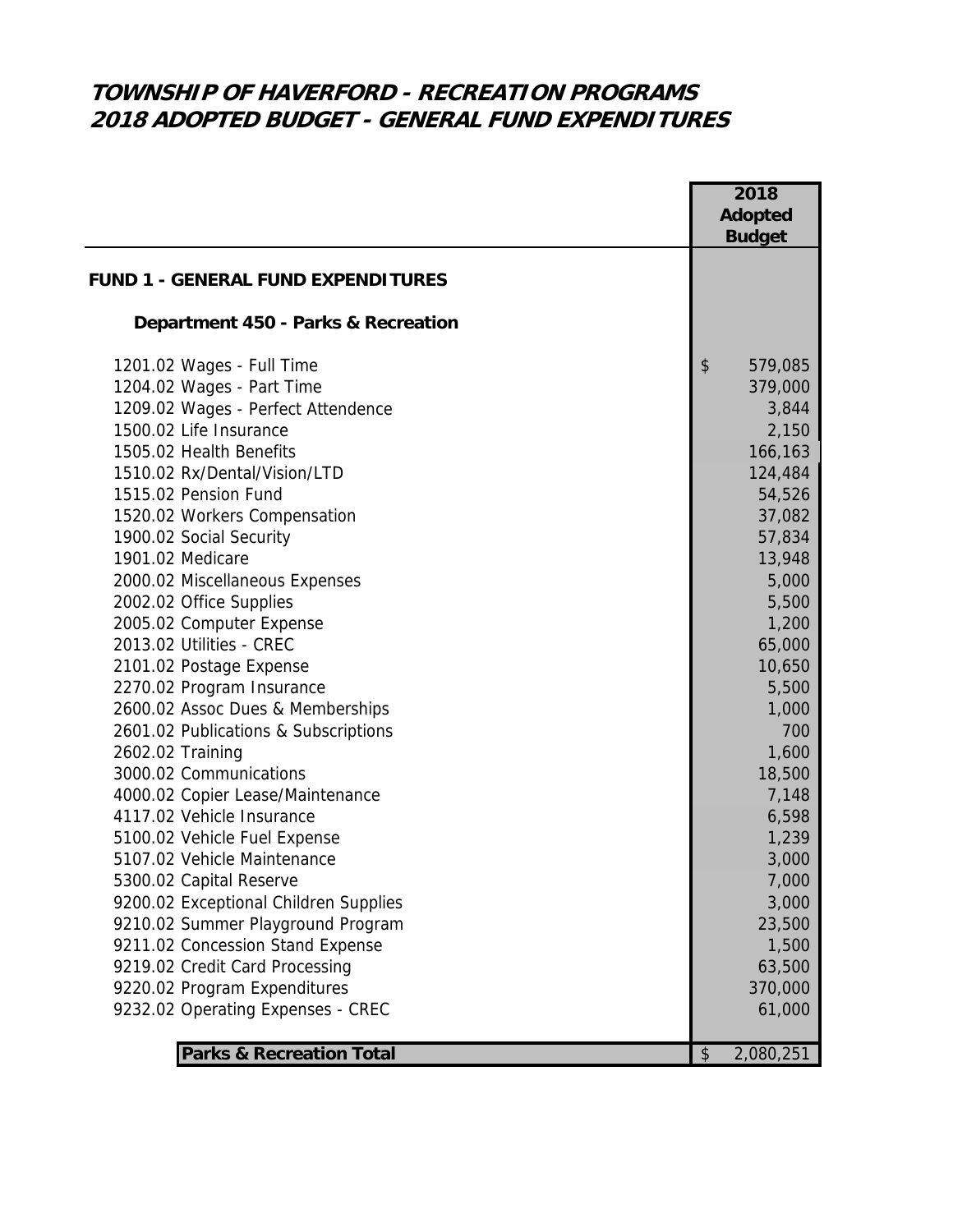## **TOWNSHIP OF HAVERFORD - SKATING DEPARTMENT 2018 ADOPTED BUDGET - GENERAL FUND EXPENDITURES**

|                                           | 2018<br>Adopted |
|-------------------------------------------|-----------------|
|                                           | <b>Budget</b>   |
| <b>FUND 1 - GENERAL FUND EXPENDITURES</b> |                 |
|                                           |                 |
| Department 451 - Ice Skating Rink         |                 |
| 1201.02 Wages - Full Time                 | \$<br>147,080   |
| 1204.02 Wages - Part Time                 | 95,000          |
| 1209.02 Wages - Perfect Attendence        | 1,500           |
| 1210.02 Wages - Overtime                  | 1,500           |
| 1500.02 Life Insurance                    | 825             |
| 1505.02 Health Benefits                   | 59,120          |
| 1510.02 Rx/Dental/Vision/LTD              | 20,142          |
| 1515.02 Pension Fund                      | 25,631          |
| 1520.02 Workers Compensation              | 11,313          |
| 1900.02 Social Security                   | 15,195          |
| 1901.02 Medicare                          | 3,554           |
| 2000.02 Miscellaneous Expenses            | 1,500           |
| 2002.02 Office Supplies                   | 1,500           |
| 2013.02 Utilities                         | 150,000         |
| 2101.02 Postage Expense                   | 600             |
| 2103.02 Police Security Expense           | 2,000           |
| 2106.02 Advertising                       | 2,000           |
| 2107.02 Promotion Activities              | 3,000           |
| 2600.02 Assoc Dues & Memberships          | 1,500           |
| 2601.02 Publications & Subscriptions      | 100             |
| 2904.02 Engineering Fees                  | 500             |
| 3000.02 Communications                    | 4,500           |
| 4000.02 Copier Lease/Maintenance          | 1,861           |
| 4300.02 Maintenance & Repairs             | 45,000          |
| 5110.02 Zamboni Gas, Maintenance & Insur  | 6,831           |
| 5115.02 Purchase of Rental Skates         | 5,000           |
| 5116.02 Instructor Expense                | 54,500          |
| 5117.02 Rink Equipment                    | 25,000          |
| 5214.02 Vending Machines                  | 3,000           |
| 5228.02 Gate Sharing Expense              | 9,000           |
| 9219.02 Credit Card Processing            | 4,000           |
| <b>Ice Skating Rink Total</b>             | 702,252<br>\$   |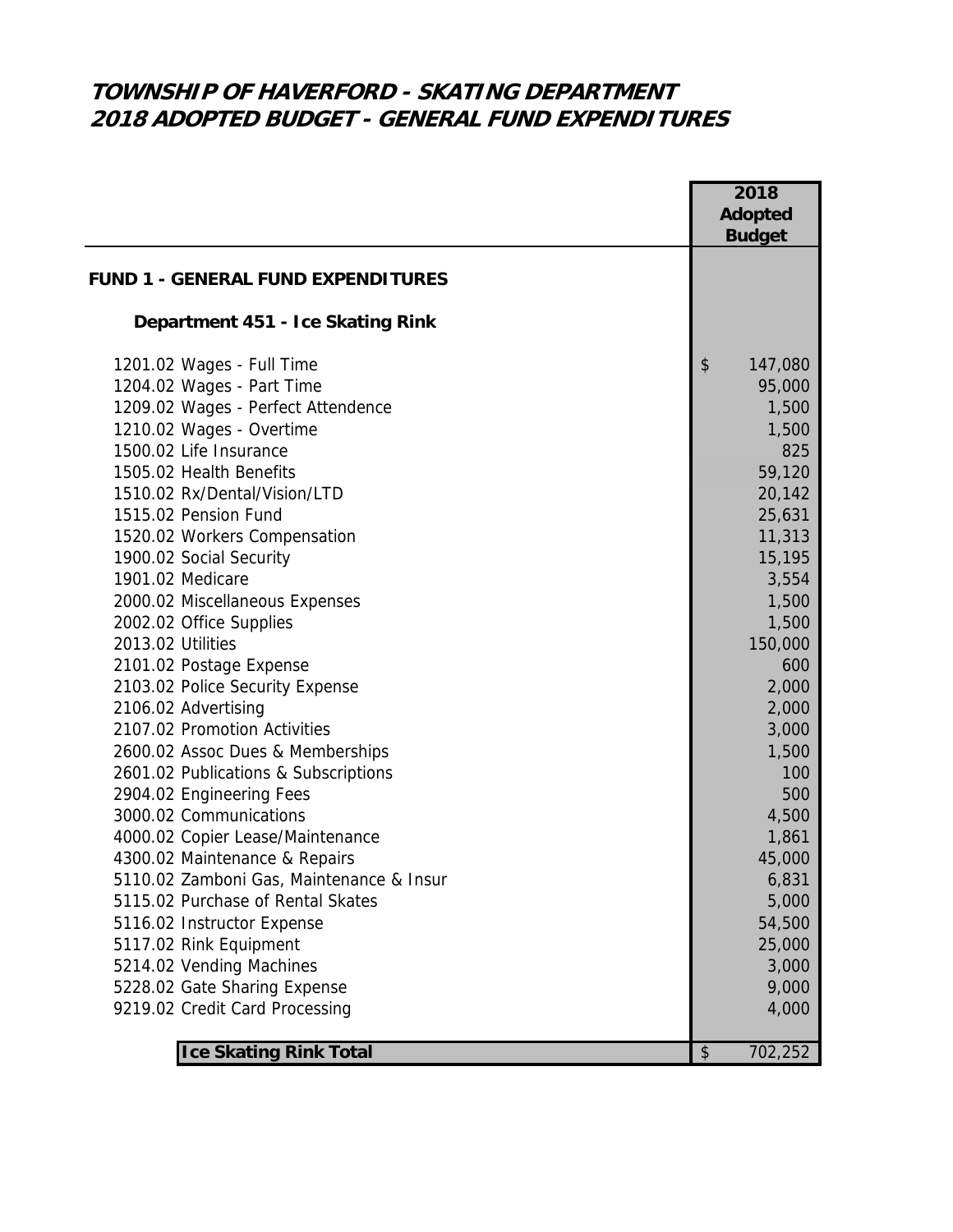# **TOWNSHIP OF HAVERFORD - PARKS MAINTENANCE 2018 ADOPTED BUDGET - GENERAL FUND EXPENDITURES**

|                                           | 2018            |  |
|-------------------------------------------|-----------------|--|
|                                           | <b>Adopted</b>  |  |
|                                           | <b>Budget</b>   |  |
|                                           |                 |  |
| <b>FUND 1 - GENERAL FUND EXPENDITURES</b> |                 |  |
| Department 454 - Parks Maintenance        |                 |  |
| 1201.02 Wages - Full Time                 | \$<br>391,670   |  |
| 1204.02 Wages - Part Time                 | 149,000         |  |
| 1209.02 Wages - Perfect Attendence        | 750             |  |
| 1210.02 Wages - Overtime                  | 1,000           |  |
| 1500.02 Life Insurance                    | 1,400           |  |
| 1505.02 Health Benefits                   | 137,130         |  |
| 1510.02 Rx/Dental/Vision/LTD              | 26,560          |  |
| 1515.02 Pension Fund                      | 119,051         |  |
| 1520.02 Workers Compensation              | 28,283          |  |
| 1900.02 Social Security                   | 33,630          |  |
| 1901.02 Medicare                          | 7,865           |  |
| 2000.02 Miscellaneous Expense             | 6,500           |  |
| 2005.02 Computer Expense                  | 900             |  |
| 2013.02 Utilities for Parks               | 60,000          |  |
| 2602.02 Training                          | 1,200           |  |
| 2803.02 Uniforms Regular                  | 1,600           |  |
| 3000.02 Communications                    | 3,100           |  |
| 4117.02 Vehicle Insurance                 | 11,547          |  |
| 4300.02 Maintenance & Repair - Eqpt       | 9,000           |  |
| 4301.02 Maintenance & Repair - Facilities | 90,000          |  |
| 5100.02 Vehicle Fuel Expense              | 21,405          |  |
| 5107.02 Vehicle Maintenance               | 14,000          |  |
| 6000.02 Minor Equipment                   | 4,000           |  |
| 6050.02 Major Equipment                   | 70,000          |  |
| 9227.02 Open Space                        | 6,000           |  |
| 9228.02 Skateboard Equipment              | 3,000           |  |
| <b>Parks Maintenance Total</b>            | 1,198,591<br>\$ |  |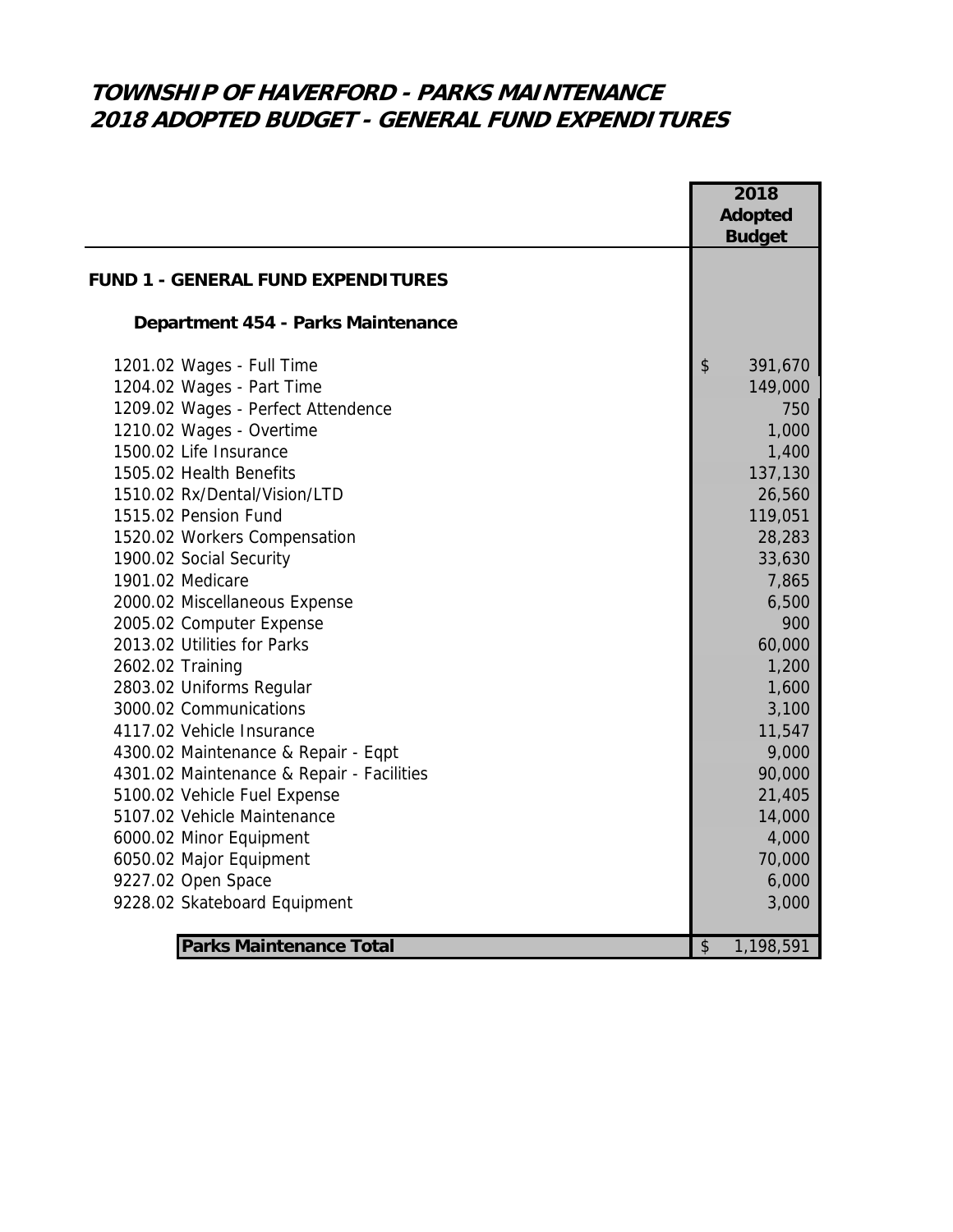# **TOWNSHIP OF HAVERFORD - DEBT SERVICE 2018 ADOPTED BUDGET - GENERAL FUND EXPENDITURES**

|                                           |                           | 2018          |
|-------------------------------------------|---------------------------|---------------|
|                                           | Adopted                   |               |
|                                           |                           | <b>Budget</b> |
| <b>FUND 1 - GENERAL FUND EXPENDITURES</b> |                           |               |
| Department 471 - Debt Service - Principal |                           |               |
| 8302.02 Principal on Debt                 | $\boldsymbol{\mathsf{S}}$ | 1,785,000     |
| <b>Principal Debt Service Total</b>       | \$                        | 1,785,000     |
|                                           |                           |               |
| Department 472 - Debt Service - Interest  |                           |               |
| 8301.02 Interest on Debt                  | \$                        | 2,079,435     |
| <b>Interest Debt Service Total</b>        | \$                        | 2,079,435     |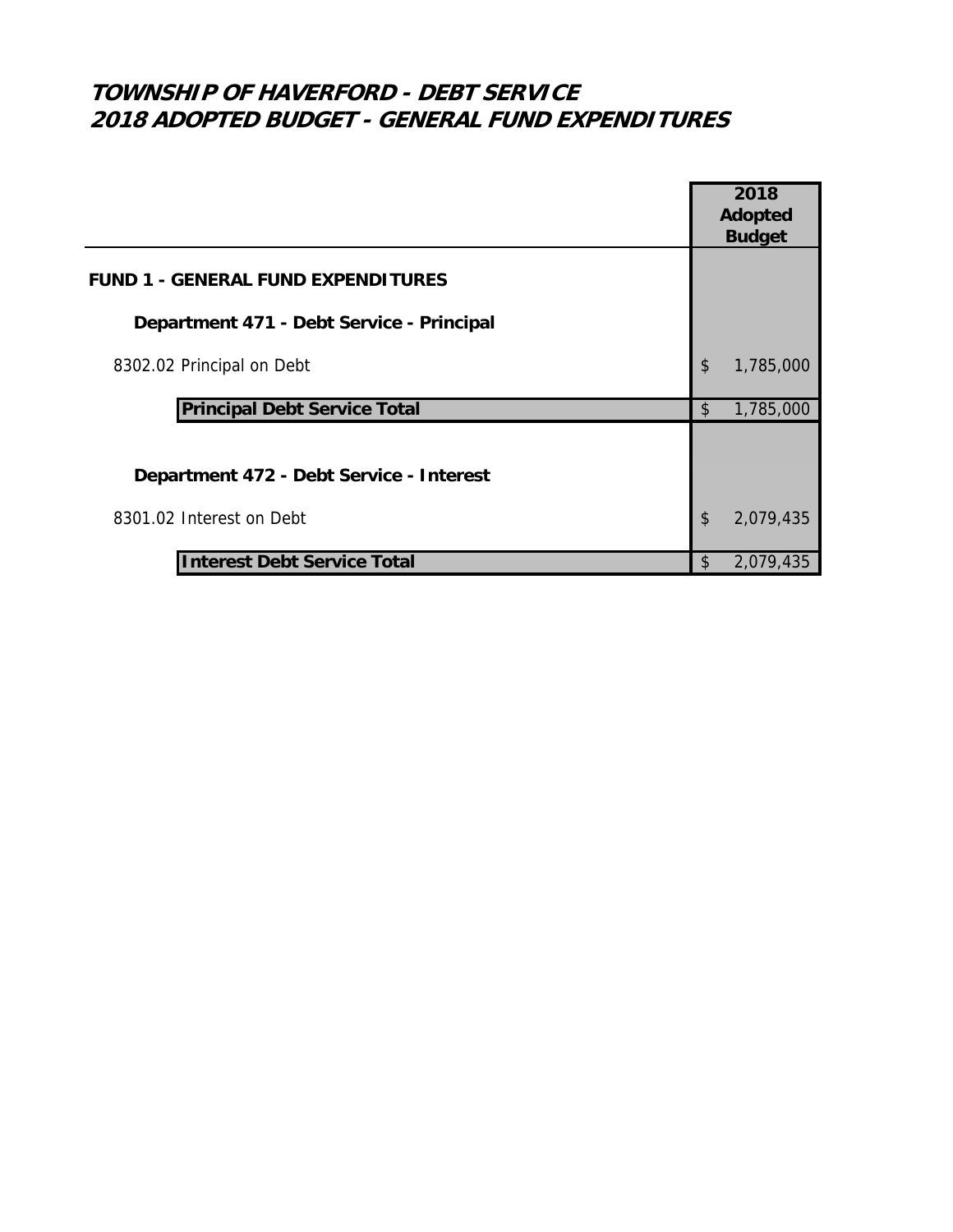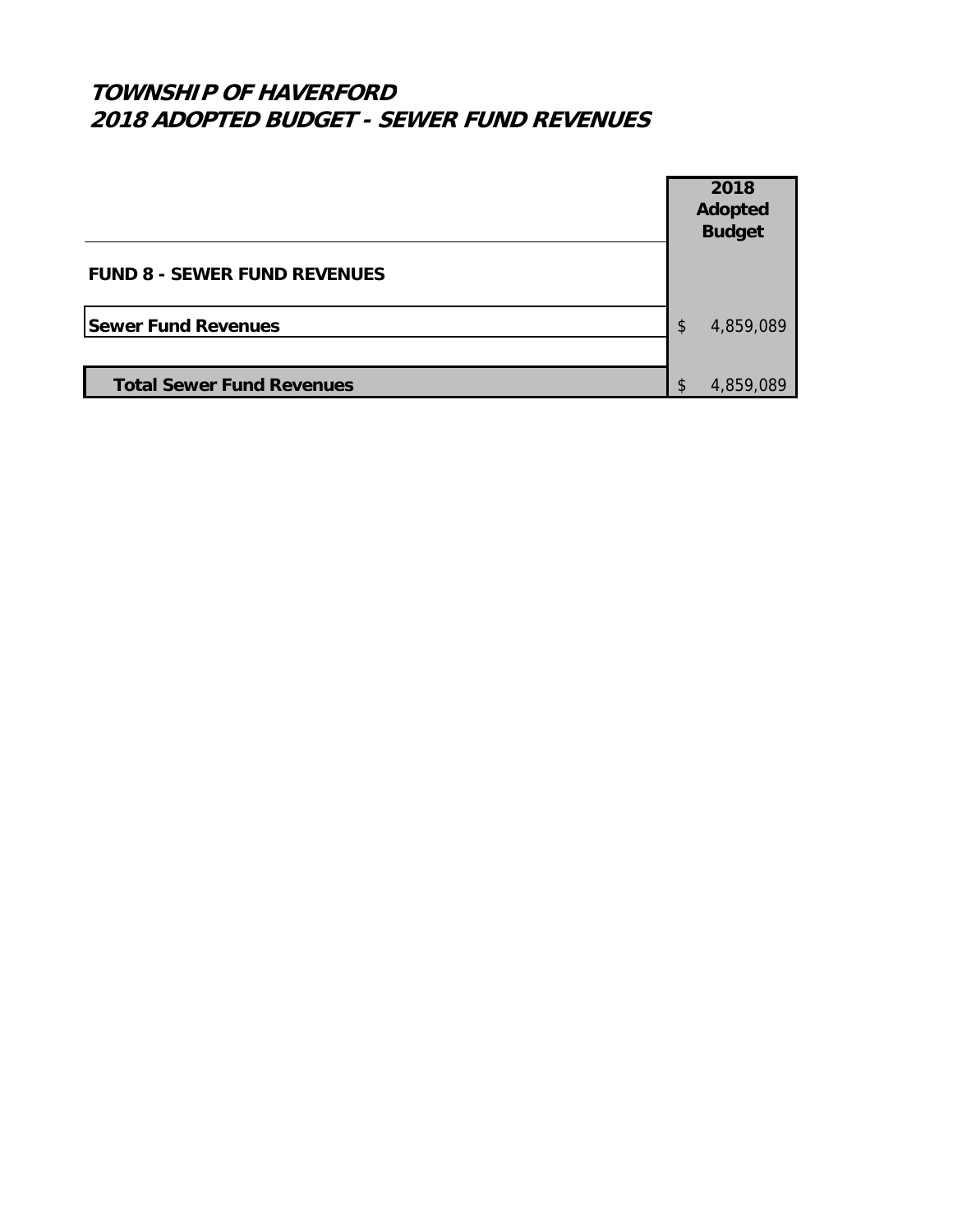|                                         | 2018            |
|-----------------------------------------|-----------------|
|                                         | Adopted         |
|                                         | <b>Budget</b>   |
| <b>FUND 8 - SEWER FUND REVENUES</b>     |                 |
| Department 300 - Revenues               |                 |
| 3401.01 Interest Income                 | \$<br>30,000    |
| 3671.01 Radnor & Lower Merion Swr Rents | 130,000         |
| 3680.01 Sewer Rent Current Year         | 4,654,365       |
| 3681.01 Sewer Rent Penalty Current Year | 16,224          |
| 3690.01 Satisfaction Filing Fees        | 9,000           |
| 3692.01 Lateral Permits                 | 7,500           |
| 3702.01 Miscellaneous Items             | 12,000          |
| <b>Sewer Fund Revenue Totals</b>        | 4,859,089       |
| <b>Total Sewer Fund Revenues</b>        | \$<br>4,859,089 |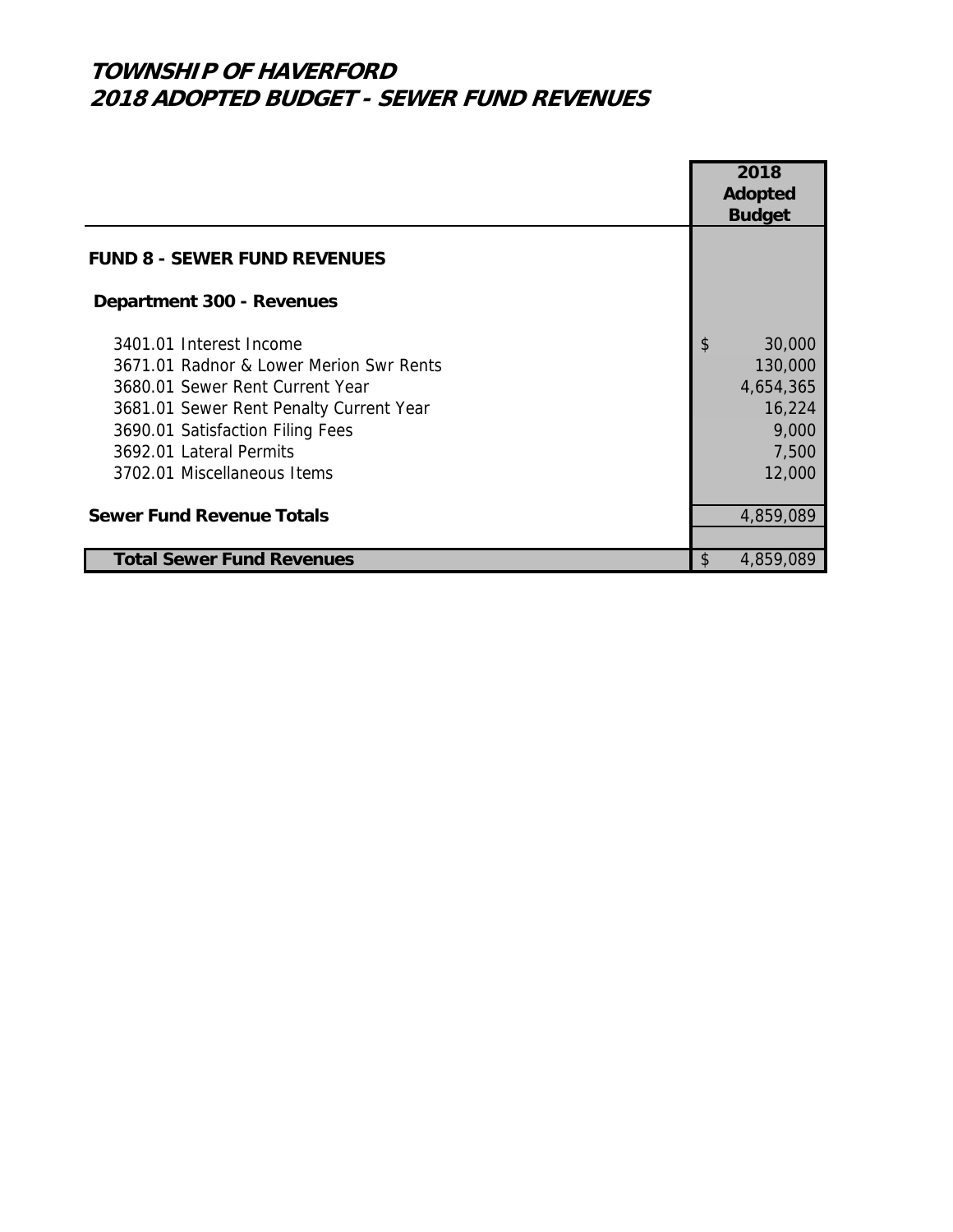|                                     | 2018<br>Adopted<br><b>Budget</b> |           |
|-------------------------------------|----------------------------------|-----------|
| <b>FUND 8 - SEWER FUND EXPENSES</b> |                                  |           |
| Dept. 429 - Sewer Operations        | $\boldsymbol{\mathsf{S}}$        | 4,859,089 |
| <b>Total Sewer Fund Expenses</b>    | \$                               | 4,859,089 |

| <b>Net Fund Performance</b> |  |
|-----------------------------|--|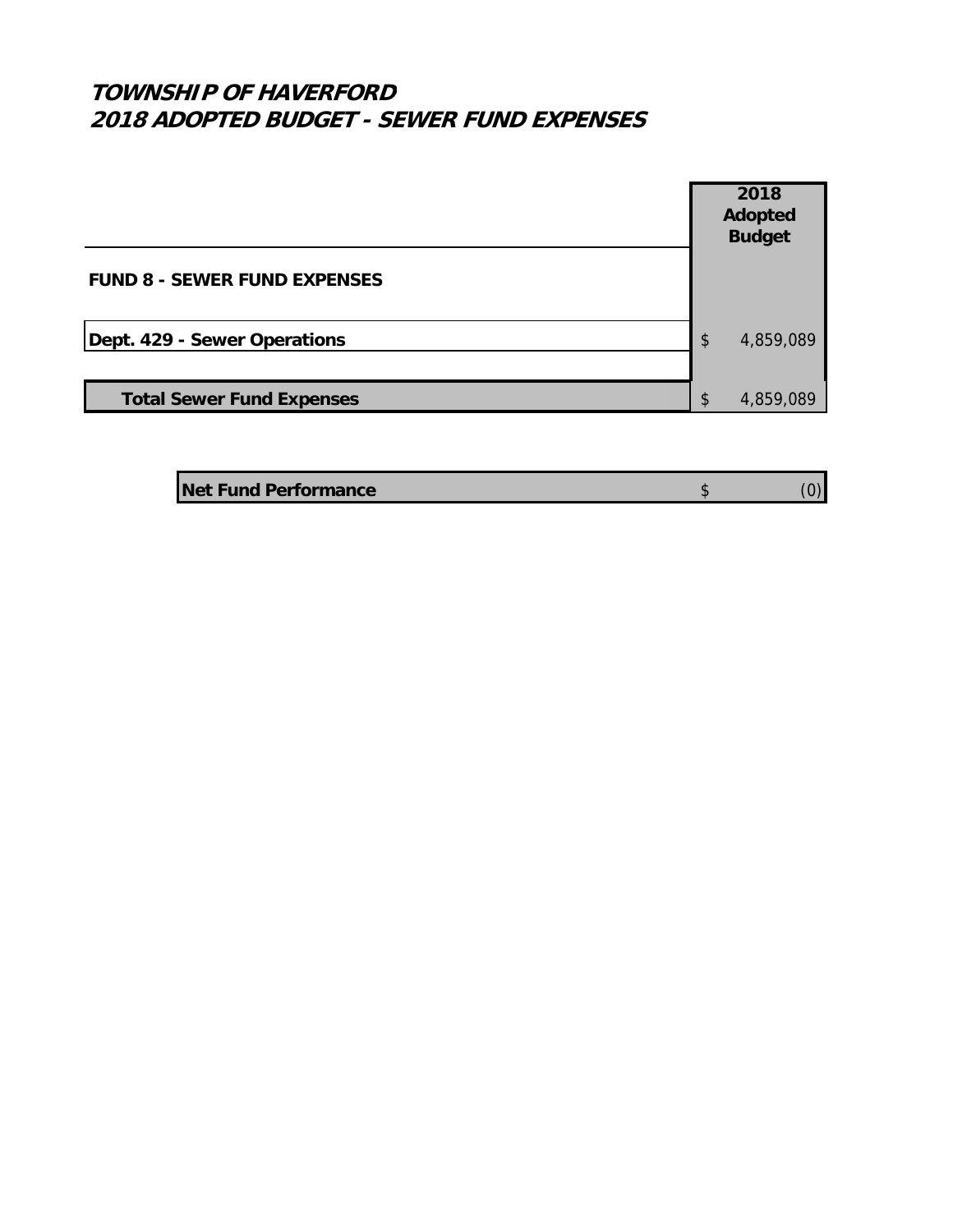|                                        | 2018                       |
|----------------------------------------|----------------------------|
|                                        | <b>Adopted</b>             |
| Account #                              | <b>Budget</b>              |
|                                        |                            |
| <b>FUND 8 - SEWER FUND EXPENSES</b>    |                            |
| Department 429 - Sewer Operating       |                            |
| 1201.02 Wages - Full Time              | \$<br>405,859              |
| 1204.02 Wages - Part Time              | 48,100                     |
| 1209.02 Wages - Perfect Attendence     | 3,000                      |
| 1210.02 Wages - Overtime               | 5,000                      |
| 1211.02 Wages - Overtime Snow          | 12,000                     |
| 1500.02 Life Insurance                 | 1,275                      |
| 1505.02 Health Benefits                | 117,187                    |
| 1510.02 Rx/Dental/Vision/LTD           | 81,370                     |
| 1515.02 Pension Fund                   | 97,087                     |
| 1520.02 Workers Compensation           | 16,970                     |
| 1900.02 Social Security                | 29,439                     |
| 1901.02 Medicare                       | 6,872                      |
| 2000.02 Miscellaneous Expenses         | 4,300                      |
| 2002.02 Office Supplies                | 500                        |
| 2101.02 Postage Expense                | 3,166                      |
| 2301.02 Road Materials                 | 37,000                     |
| 2701.02 Sewer Disposal - RHM           | 1,508,571                  |
| 2702.02 Cobbs Creek Operations         | 1,308,669                  |
| 2703.02 Cobbs Creek Debt               | 193,000                    |
| 2705.02 Cobbs Creek Capital            | 75,000                     |
| 2706.02 Leachate Treatment             | 50,000                     |
| 2722.02 Sewer Rent Billing Expense     | 17,000                     |
| 2723.02 Refunds - Second Meters        | 3,500                      |
| 2724.02 Lien - Filing & Legal Fees     | 7,000                      |
| 2725.02 Rdg Srvcg Maintenance          | 375                        |
| 2727.02 Sanitary Sewer Back-up Expense | 5,000                      |
| 2730.02 Sanitary Sewer Construction    | 50,000                     |
| 2803.02 Uniforms Regular               | 1,200                      |
| 2904.02 Engineering Fees               | 35,000                     |
| 3000.02 Communications                 | 6,000                      |
| 4108.02 General Liability Insurance    | 18,938                     |
| 4117.02 Vehicle Insurance              | 6,598                      |
| 5100.02 Vehicle Fuel Expense           | 23,864                     |
| 5107.02 Vehicle Maintenance            | 15,000                     |
| 6000.02 Minor Equipment                | 6,000                      |
| 6050.02 Major Equipment                | 59,249                     |
| 9902.02 Transfer to Other Funds        | 600,000                    |
|                                        |                            |
| <b>Sewer Operating Total</b>           | $\frac{1}{2}$<br>4,859,089 |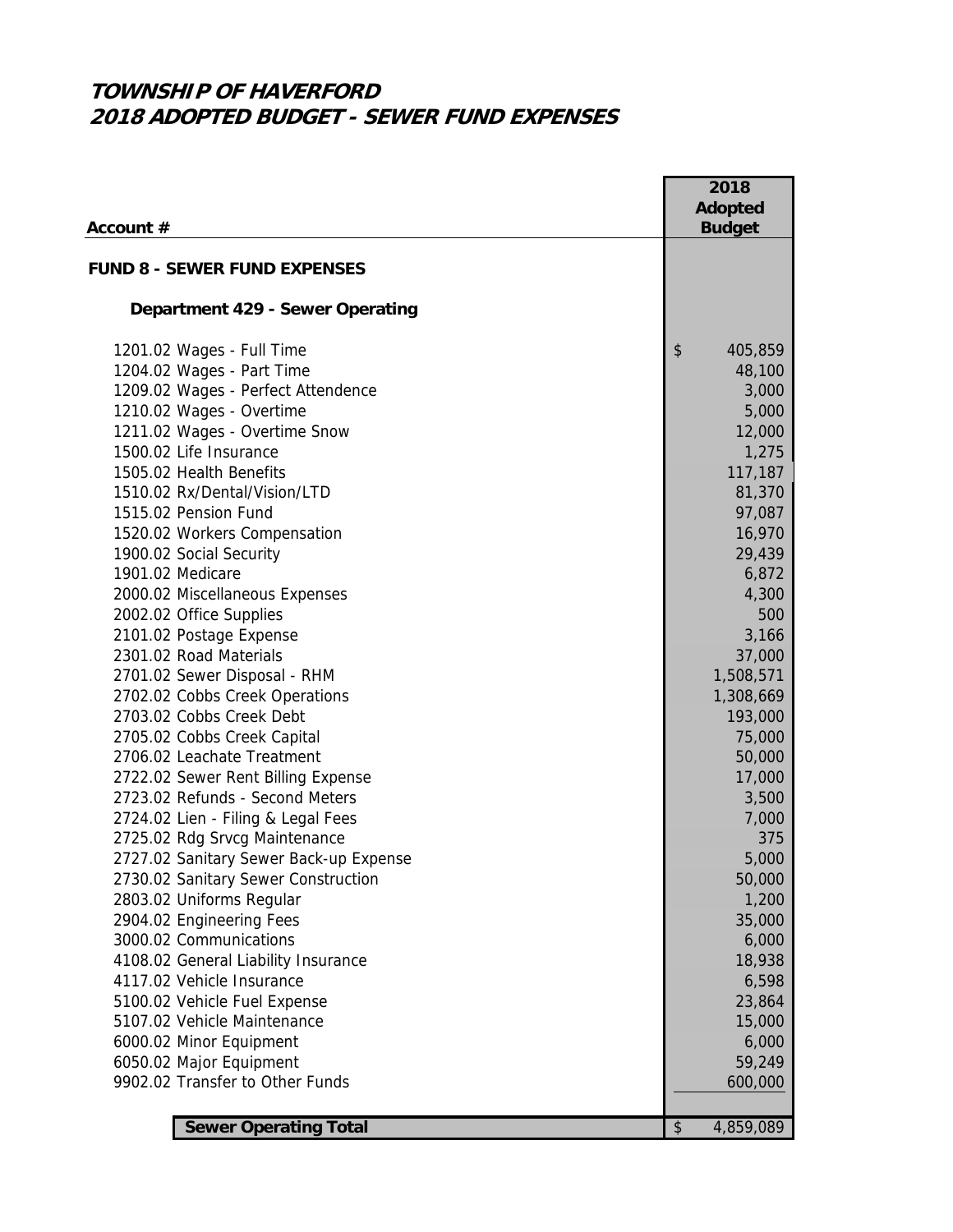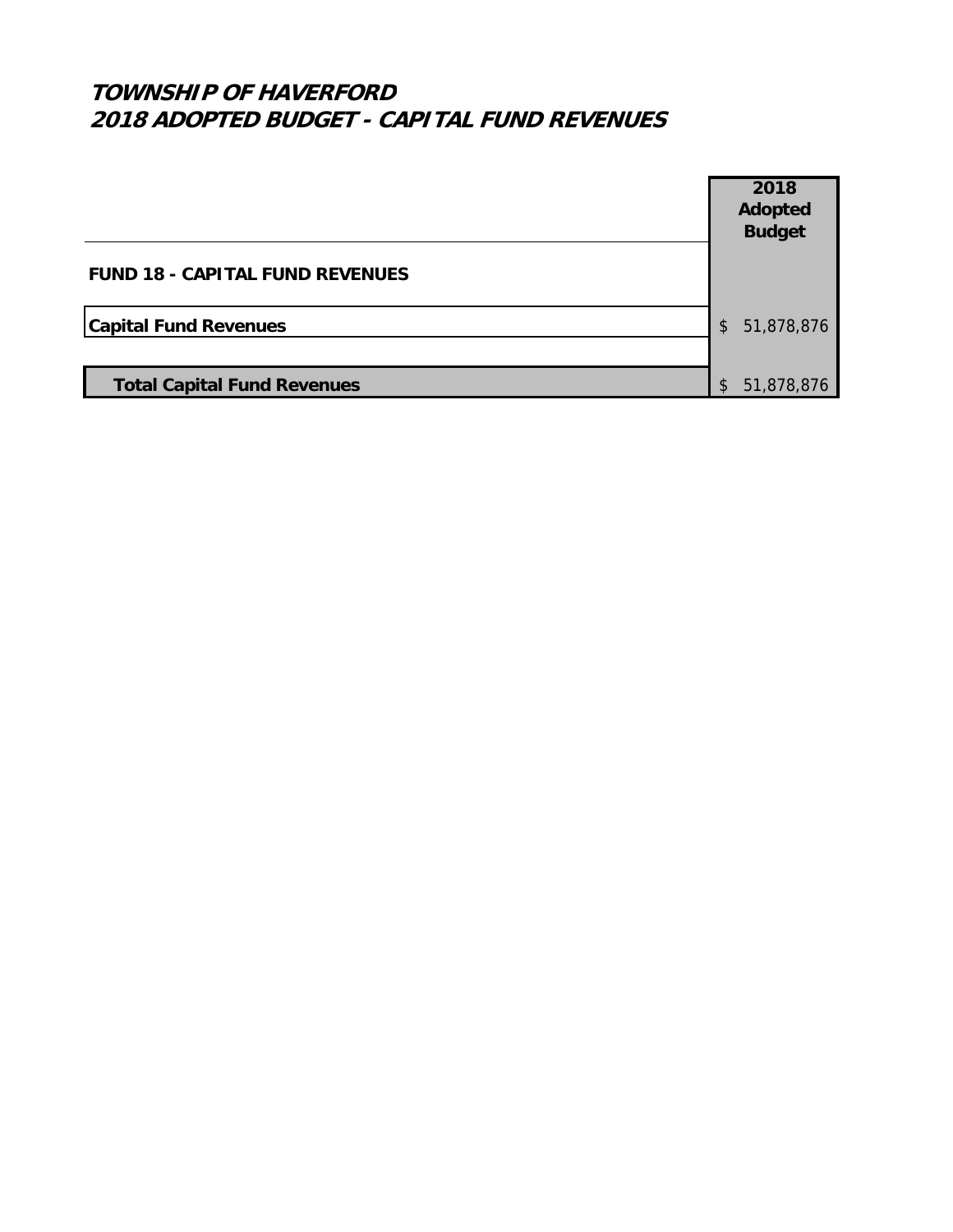|                                        |     | 2018          |
|----------------------------------------|-----|---------------|
|                                        |     | Adopted       |
|                                        |     | <b>Budget</b> |
| <b>FUND 18 - CAPITAL FUND REVENUES</b> |     |               |
| Department 300 - Revenues              |     |               |
| 3106.01 Business Tax Audits            | \$  | 7,500         |
| 3401.01 Interest Income                |     | 15,000        |
| 3549.01 Grant Revenues                 |     | 857,210       |
| 3714.01 Borrowing Proceeds             |     | 41,845,000    |
| 3720.01 Sale of Township Assets        |     | 25,000        |
| 3900.01 Fund Balance Forward           |     | 8,724,166     |
| 3908.01 Transfer from Other Funds      |     | 405,000       |
|                                        |     |               |
| <b>Capital Fund Revenue Totals</b>     |     | 51,878,876    |
|                                        |     |               |
| <b>Total Capital Fund Revenues</b>     | \$. | 51,878,876    |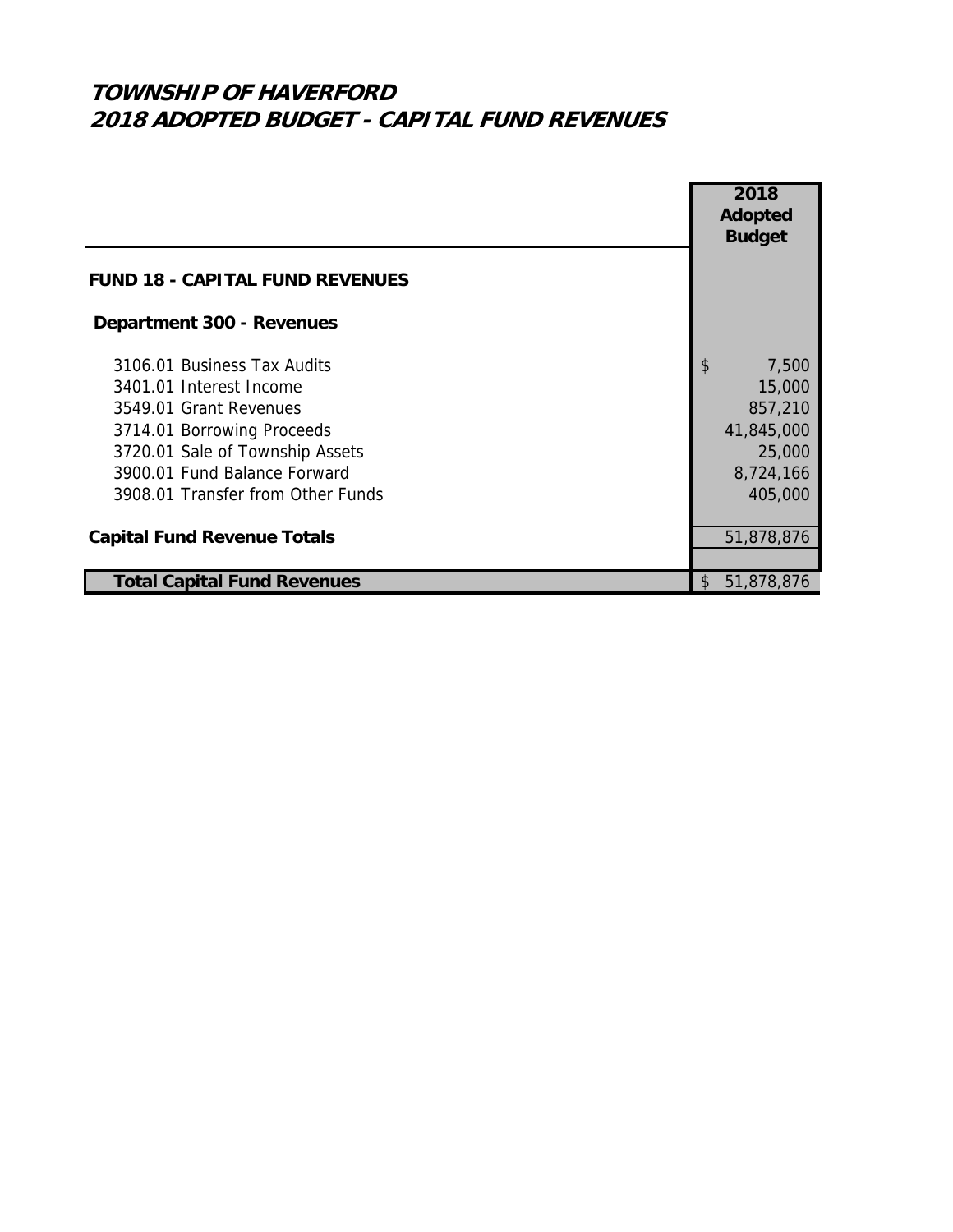#### **TOWNSHIP OF HAVERFORD 2018 ADOPTED BUDGET - CAPITAL FUND EXPENDITURES**



**Net Fund Performance by a strategie of**  $\frac{1}{2}$  **by a contract of**  $\frac{1}{2}$  **by a contract of**  $\frac{1}{2}$  **by a contract of**  $\frac{1}{2}$  **by a contract of**  $\frac{1}{2}$  **by a contract of**  $\frac{1}{2}$  **by a contract of**  $\frac{1}{2}$  **by a con**